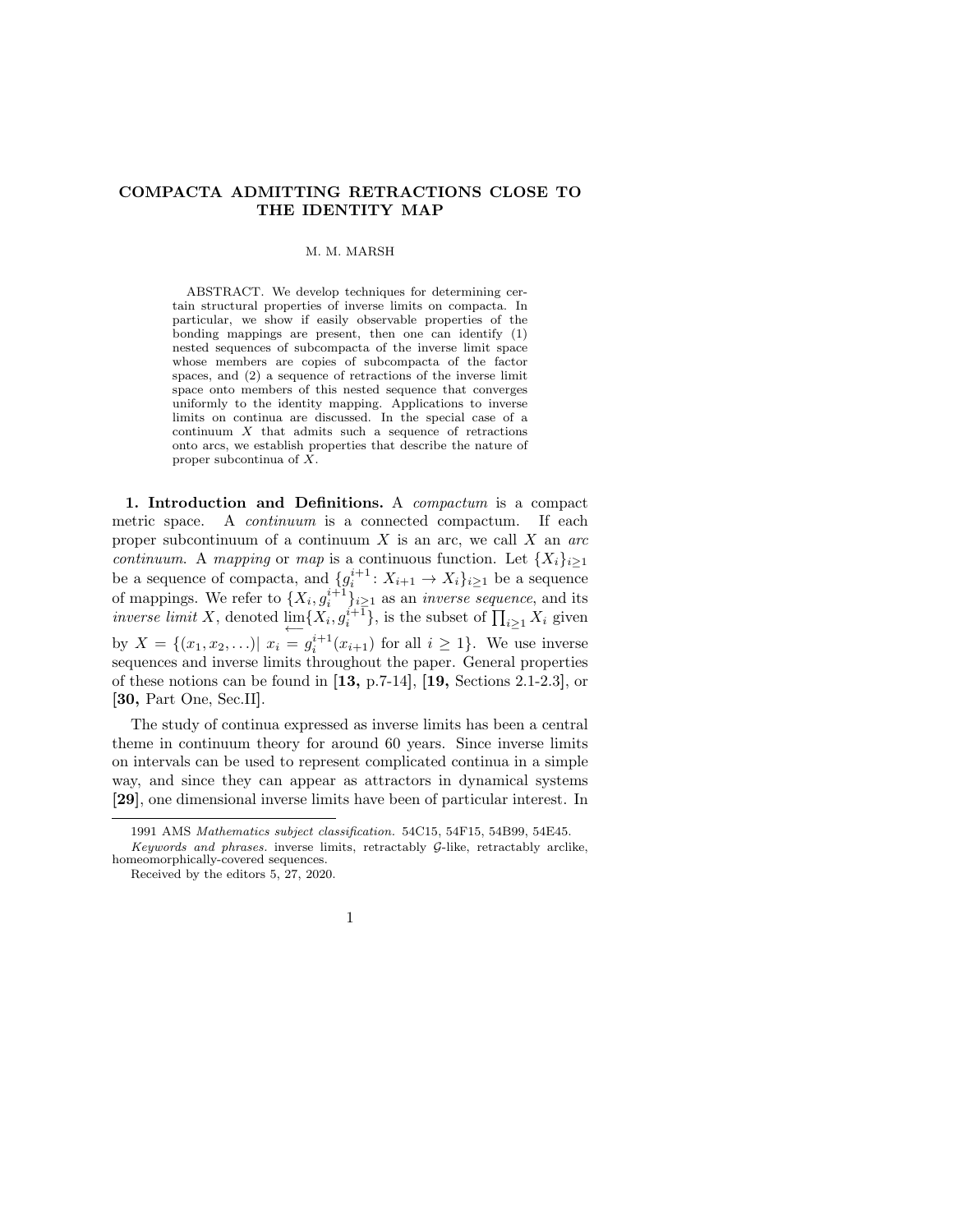fact, R. F. Williams [32] showed that all hyperbolic one-dimensional attractors are inverse limits of maps on branched one-manifolds. Many remarkable examples have been constructed using inverse limits. A few are the R. D. Anderson and G. Choquet [1] tree-like continuum that contains no chainable subcontinua, H. Cook's [7] continuum that, other than the identity mapping, only admits constant self-mappings, W. T. Ingram's [12] simple-triod-like arc continuum with positive span, R.M. Schori's [31] arclike continuum that contains a copy of every arclike continuum, and J.H. Case and R.E. Chamberlin's [6] figure-eight-like continuum that admits no essential map to the unit circle, but does admit an essential map to the figure eight. Ingram discusses the first four of these examples, as well as some others, in Sections 3 and 5 in  $\left[13\right]$ .

Also, understanding the structure of continua, that are expressed as inverse limits on relatively simple continua, such as intervals, trees, graphs, disks, and other locally connected continua, by investigating properties of the bonding mappings has been a standard practice. Particularly, for inverse limits on intervals, there are some very detailed and thorough investigations that involve certain families of unimodal bonding mappings, see [3], [4], [5], [10], [13], [14], and [15]. The results in these references demonstrate that there is a remarkable abundance of diversity among inverse limit spaces, even when bonding maps are chosen from a rather restrictive family of maps. The proof of Ingram's Conjecture [2] that no two inverse limits on [0, 1] using bonding maps from the "tent map" family that have unequal slopes between 1 and 2, are homeomorphic highlights this fact.

Many techniques, particularly in the one-dimensional setting, have been developed to help determine the structure of inverse limits. These include identifying certain subcontinua of the inverse limit space, determining folding patterns and asymptotic behavior of arc components, and determining if the inverse limit space can be approximated from within by simple locally connected subcontinua. The first two methods can be found among the references listed in the preceding paragraph. The third method is considered in [8], [9], [16], [20], [25], [26], [27], and [28].

We develop general theorems for inverse sequences on compacta that facilitate investigations of the structure of the associated inverse limits. In some cases, the techniques implied by our theorems may be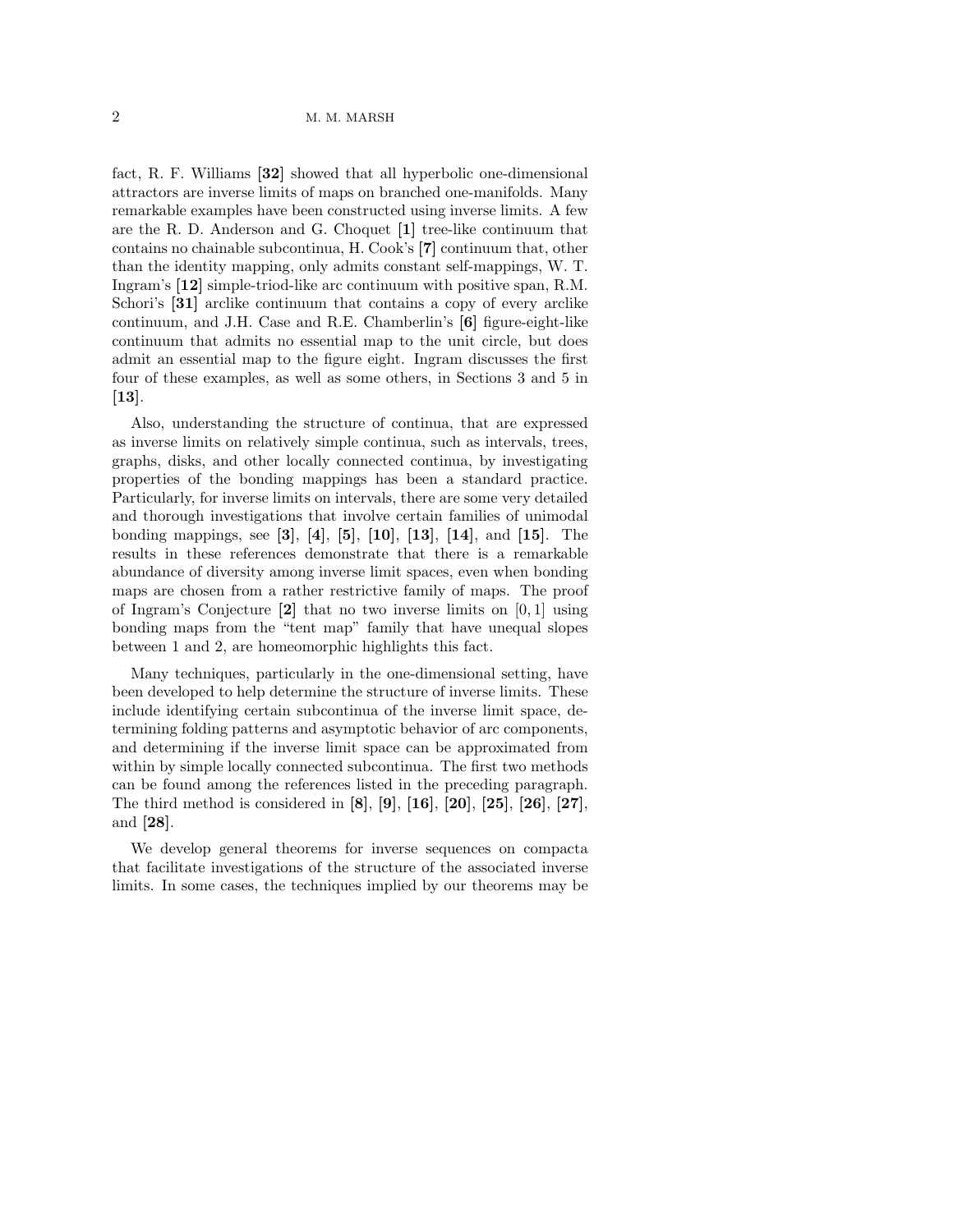reminiscent of tools used in some of the references cited for the onedimensional investigations, but we emphasize that our results apply to the much larger class of inverse limits on compacta. Given an inverse sequence on compacta, easily observable properties of the bonding maps restricted to certain subsequences of subcompacta of the factor spaces, can immediately produce nested sequences of copies of these subcompacta in the inverse limit space. The unions of these nested sequences are typically dense in the inverse limit space or in some identifiable subcompactum of the inverse limit space. Furthermore, in some cases, the nested sequences can approximate the inverse limit X in a strong manner, namely by having retractions, arbitrarily close to the identity mapping, from  $X$  onto members of the nested sequences.

Let X and Y be compacta. A map  $f: X \to Y$  is an r-map if there exists a map  $g: Y \to X$  such that  $f \circ g$  is the identity map on Y. Given  $\epsilon > 0$ , a mapping  $f: X \to Y$  is an  $\epsilon$ -mapping if for each point  $y \in Y$ ,  $\text{diam}(f^{-1}(y)) < \epsilon$ . If K is a closed subset of X, a mapping  $f: X \to K$ is a retraction if  $f(x) = x$  for each  $x \in K$ . An  $\epsilon$ -retraction  $r: X \to K$ is a retraction that is also an  $\epsilon$ -mapping.

For a class of compacta  $\mathcal{G}$ , a compactum X is  $\mathcal{G}-like$  if for each  $\epsilon > 0$ , X admits an  $\epsilon$ -mapping onto a member of G. The teminology suggests that X is, in some manner, like the compacta in  $\mathcal{G}$ . It is not unreasonable to think of a compactum X as being even more  $\mathcal{G}$ -like if the  $\epsilon$ -maps are retractions onto copies of members of  $\mathcal G$  that lie in X. Perhaps even most  $G$ -like if for each x in X there are members of G containing x onto which X admits  $\epsilon$ -retractions. Interestingly, we show in Theorem 6 that if  $X$  is everywhere retractably arclike (defined below), then  $X$  is either an arc or an arc continuum. If  $X$  is an arclike, arc continuum that is not an arc, then  $X$  is indecomposable. So, the continua that are most arclike are at positions in the spectrum of arclike continua that we sometimes think of as being far apart.

Perhaps some of the tools developed herein can be used to distinguish between inverse limits on compacta or continua outside of the well-understood families of inverse limits on intervals with unimodal bonding maps, and also outside of the one-dimensional setting. We provide examples in Section 6 that illustrate this.

Let  $\mathcal G$  be a class of compacta. Let X be a compactum with metric d. We say that X is internally  $\mathcal{G}-like$  if for each  $\epsilon > 0$ , there is a subset M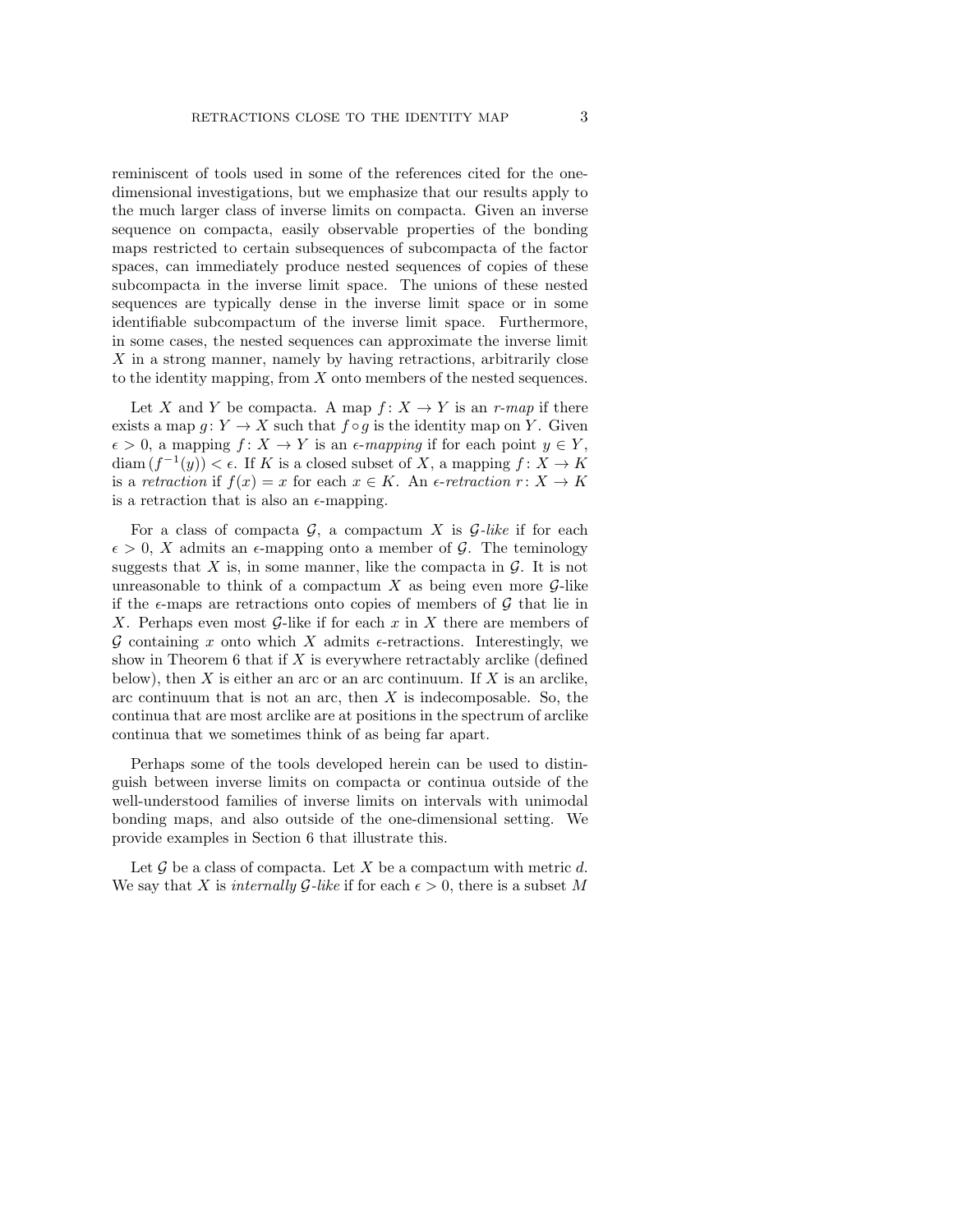of X with  $M \in \mathcal{G}$ , and a map  $f: X \to M$  such that  $d(f(x), x) < \epsilon$  for all  $x \in X$ . If X is internally G-like and, additionally, the mappings f are retractions, we say that X is retractably  $G$ -like. The compactum X is retractable G-like onto a nested sequence  $\{K_i\}_{i\geq 1}$  of compacta if for each  $i \geq 1, K_i \in \mathcal{G}, K_i \subset K_{i+1}$ , and there is a retraction  $f_i: X \to K_i$  where the sequence  $\{f_i\}_{i\geq 1}$  converges uniformly to the identity mapping on X. Discussion and results related to these notions can be found in [25] and [26].

Hereafter, we denote sequences  $M_1, M_2, M_3, \ldots$  by  $\{M_i\}$  or  $\{M_n\}.$ For sequences  $M_k, M_{k+1}, M_{k+2}, \ldots$ , we use the notation  $\{M_i\}_k$  or  ${M_n}_k$ . Next, we offer some variations of the definitions above. We say that X is internally G-like at the point  $x \in X$  if for each  $\epsilon > 0$ , there exists a subcompactum  $M$  of  $X$  that is in  $G$  and contains  $x$ , and there exists a mapping  $f: X \to M$  with  $d(f(y), y) < \epsilon$  for all  $y \in X$ . We say that X is everywhere internally  $G$ -like if X is internally  $G$ -like at each point of X. We say that X is retractably  $\mathcal G$ -like at the point  $x \in X$  if for each  $\epsilon > 0$ , there exists a subcompactum M of X that is in G and contains x, and there exists a retraction  $r: X \to M$  with  $d(r(y), y) < \epsilon$  for all  $y \in X$ . We say that X is everywhere retractably  $G$ -like if X is retractably  $G$ -like at each point of X. Note that if X is retractable G-like onto a nested sequence  $\{K_i\}$  of compacta, then X is retractably G-like at each point of  $\cup_{i\geq 1} K_i$ .

We note the following obvious implications.

X is everywhere retractably  $\mathcal{G}-$ like  $\Rightarrow$ 

X is retractably  $G$ –like at a point  $x \in X \Rightarrow$ 

X is retractably  $G$ −like  $\Rightarrow$  X is internally  $G$ −like  $\Rightarrow$  X is  $G$ −like

A continuum  $X$  has the *fixed point property* if every self map  $f$  of X has a fixed point; that is, a point  $x \in X$  such that  $f(x) = x$ . Throughout, we let  $\mathcal G$  be an arbitrary class of compacta, and we let  $\mathcal F$ be the class of continua with the fixed point property. The notation  $X \stackrel{T}{\approx} Y$  will indicate that X is homeomorphic to Y.

Each of the various forms of internally  $\mathcal{G}\text{-like}$  and retractably  $\mathcal{G}\text{-like}$ is considerably stronger than simply being  $\mathcal{G}-$ like. For example, each arclike continuum  $X$  with no dense arc component is not retractably arclike at a point  $x \in X$ , see Lemma 4 and Observation 7 in §5. Even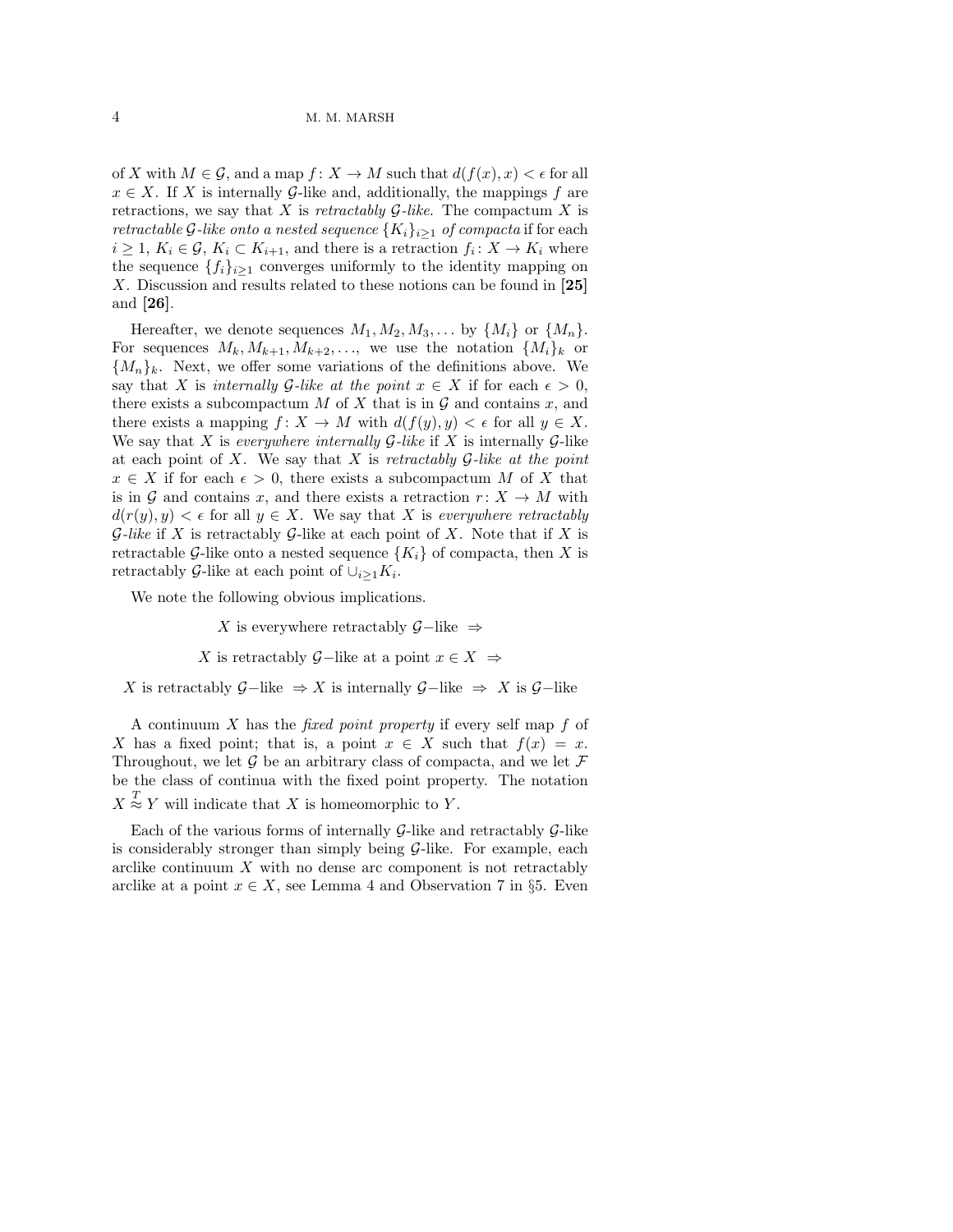the standard topologist's  $\sin(1/x)$ -curve can be modified so that the modified version is not internally arclike. Also, in reference to Theorem 3 below, there are many continua that are  $\mathcal{F}\text{-like}$  and admit fixed-pointfree mappings.

If  $\epsilon > 0$ ,  $f: X \to X$  is a mapping, and  $d(f(x), x) < \epsilon$  for all  $x \in X$ , we write  $d(f, id) < \epsilon$ , where id is the identity mapping on X. Note that having a subcompactum M of X and a retraction  $r: X \to M$  with  $d(r, id) < \epsilon$  for each  $\epsilon > 0$  is equivalent to having a subcompactum M of X and an  $\epsilon$ -retraction  $r: X \to M$  for each  $\epsilon > 0$ .

We begin by noting three theorems from [25] and [26]. See these two references for definitions of internally and retractaby G-representable, which involve expressing  $X$  as an inverse limit on subcompacta. The first two theorems characterize certain inverse limit representations of compacta with being internally or retractably  $\mathcal{G}-$ like. The third theorem shows that continua that are internally  $\mathcal{F}\text{-like}$  must have the fixed point property.

**Theorem 1. [25, Theorem 3] A compactum X is internally G-like if** and only if it is internally  $\mathcal{G}\text{-representable.}$ 

**Theorem 2. [26,** Corollary 3.1] A compactum X is retractably  $\mathcal{G}$ like onto a nested sequence of compacta if and only if it is retractably G-representable.

**Theorem 3. [25, Theorem 1]** If a continuum X is internally  $\mathcal{F}\text{-like}$ , then X has the fixed point property.

The definitions and some of the results below were established in the more general setting of inverse limits with set-valued bonding functions in [24]. It is helpful and convenient to have the terminology and notation in a more specialized form for ordinary inverse limits. In particular, in  $[24]$ , we defined a k-tail sequence as a certain sequence formed from an inverse sequence on compacta with upper semi-continuous set-valued bonding functions. The partial graph (Mahavier product) through the first k factors, and certain properties of the bonding functions for  $i \geq k$ , were shown to produce subcompacta of the inverse limit space that are homeomorphic to subcompacta of the partial graphs. For ordinary inverse sequences, the underlying idea is to use these special  $k$ -tail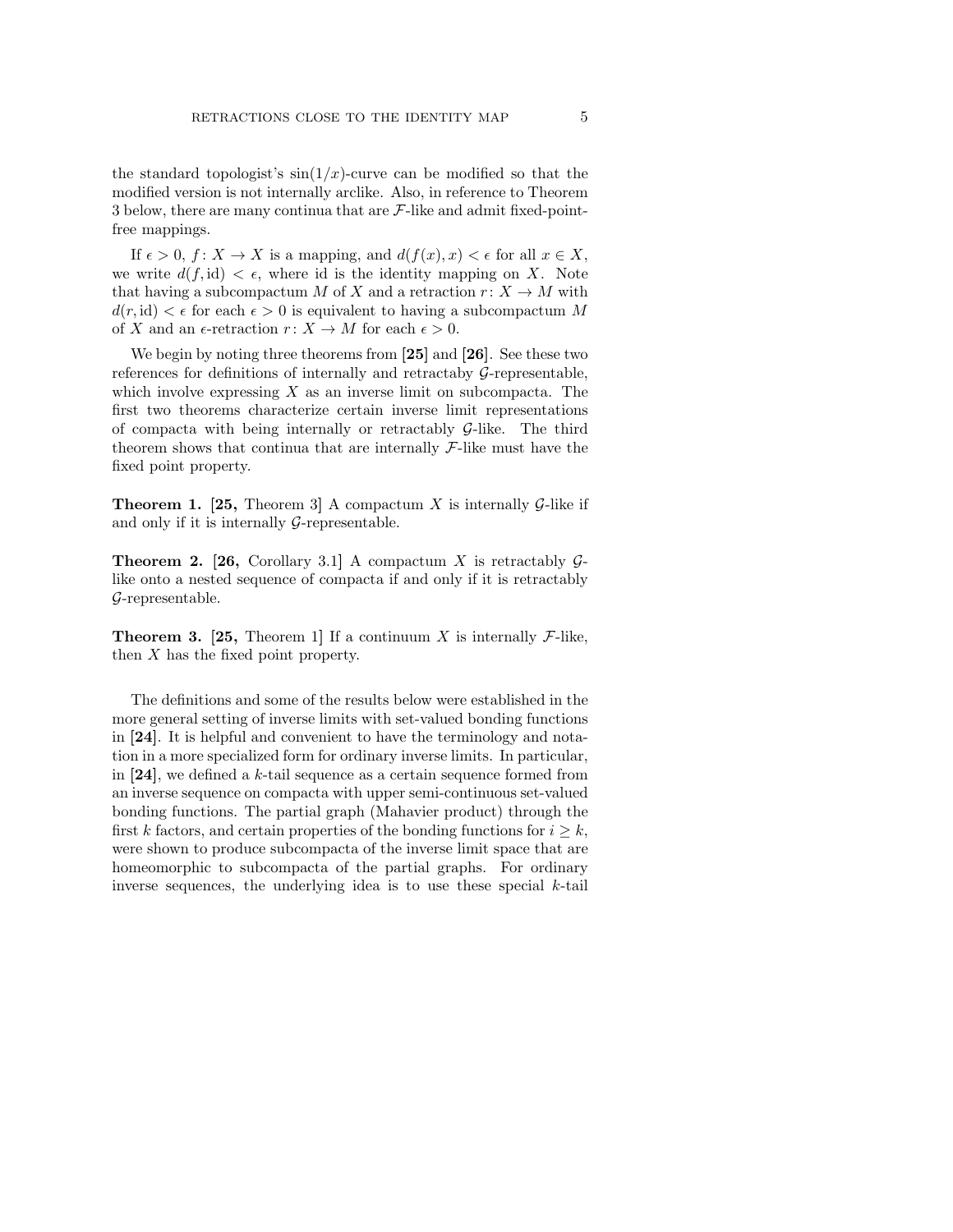sequences to produce a nested sequence of subcompacta of the inverse limit space, each member of which is homeomorphic to a subcompactum of the  $k^{\text{th}}$  factor space.

Let  $\{X_i, g_i^{i+1}\}\$  denote an inverse sequence on compacta with surjective bonding mappings  $g_i^{i+1}$ :  $X_{i+1} \to X_i$  for  $i \in \mathbb{N}$ . For  $i < j$ , we let  $g_i^j: X_j \to X_i$  denote the composition mapping  $g_i^{i+1} \circ \ldots \circ g_{j-1}^j$ . It is customary to let  $g_i^i: X_i \to X_i$  denote the identity mapping id:  $X_i \to X_i$ . For  $X = \lim_{i \to \infty} \{X_i, g_i^{i+1}\}\$ , we assume that  $\text{diam}(X_i) = 1$  for each  $i \geq 1$ , and let d denote the usual metric on  $\prod_{i\geq 1} X_i$ . So, each projection map  $g_i \colon X \to X_i$  is a  $\frac{1}{2^i}$ -map.

**Definition 1.** Let  $\{X_i, g_i^{i+1}\}$  be an inverse sequence on compacta with surjective bonding mappings. Fix  $k \geq 1$ . Suppose  $\{Y_i\}_k$  is a sequence of non-degenerate compacta such that for each  $i \geq k$ ,

- (i)  $Y_i \subset g_i^{i+1}(Y_{i+1}),$  and
- (ii)  $g_i^{i+1}|_{Y_{i+1}}$  is a homeomorphism onto its image.

We call  ${Y_i}_k$  a k-tail sequence of homeomorphically-covered compacta in the inverse sequence  $\{X_i, g_i^{i+1}\}$ . For simplicity of terminology, we say that  ${Y_i}_k$  is an *hc-sequence*, and the notation makes it clear in which factor the hc-sequence begins. If  $k = 1$ , we say that  $\{Y_i\}$  is a complete hc-sequence.

As mentioned, we use hc-sequences to generate nested sequences of subcompacta of the inverse limit space, as defined in Definition 2 below.

**Definition 2.** Let  $X = \lim_{n \to \infty} \{X_i, g_i^{i+1}\}\$ , and let  $\{Y_i\}_k$  be an hesequence in the inverse sequence  $\{X_i, g_i^{i+1}\}\$ . Fix  $n \geq k$ , and let  $A_n^n = g_n^{n+1}(Y_{n+1})$ . For  $1 \leq i < n$ , let  $A_i^n = g_i^n(A_n^n)$ , and for  $i > n$ , let  $A_i^n = (g_{i-1}^i|_{Y_i})^{-1}(A_{i-1}^n)$ . Note that  $A_{n+1}^n = Y_{n+1}$ , and by hypothesis,  $A_{n+1}^n$  is homeomophic to  $A_n^n$ . In fact, for  $i > n$ ,  $A_i^n$  is homeomophic to  $A_{i-1}^n$  and, through finitely many compositions, to  $A_n^n$ . Let  $L_n = \lim_{\leftarrow} \{A_i^n, g_i^{i+1} |_{A_{i+1}^n}\}$ . It is useful to note that  $g_n(L_n) = A_n^n$ , and  $g_{n+1}(L_n) = Y_{n+1}$ . We call  $\{L_n\}_k$  the nested sequence of subcompacta of X generated by the hc-sequence  $\{Y_i\}_k$ .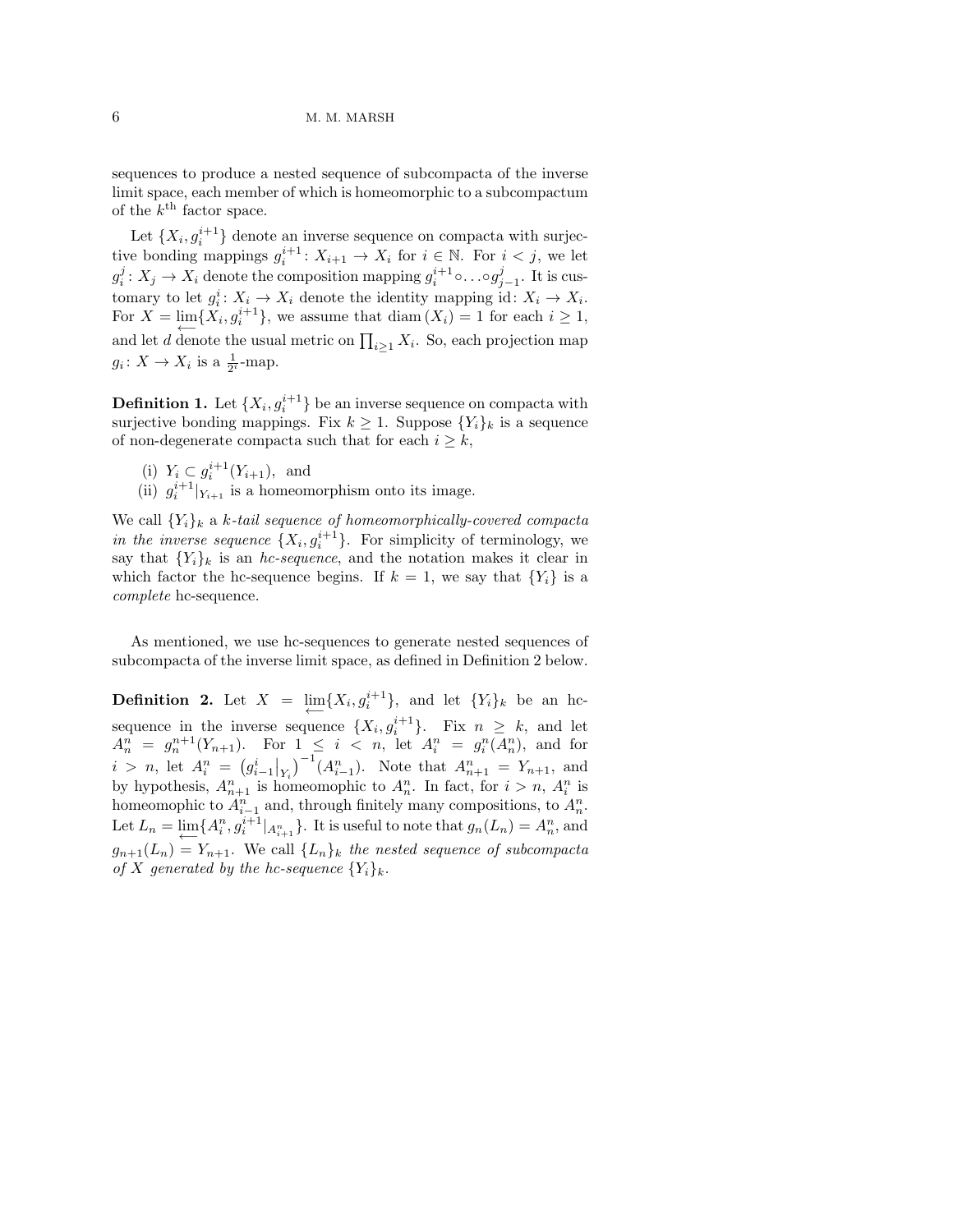**Definition 3.** Let  ${Y_i}_k$  be an hc-sequence in the inverse sequence  $\{X_i, g_i^{i+1}\}\$ . If for each  $i \geq k$ ,  $g_i^{i+1}(Y_{i+1}) = X_i$ , then we call  $\{Y_i\}_k$  a surjective hc-sequence.

Let  $X = \lim_{n \to \infty} \{X_i, g_i^{i+1}\}.$  Suppose  $\{Y_i\}_k$  is an hc-sequence in  ${X_i, g_i^{i+1}}$ , and  ${L_n}_k$  is the nested sequence of subcompacta of X generated by  $\{Y_i\}_k$ . We make the following observations. Observation 1 follows easily from Definitions 1 and 2. We provide short proofs for Observations 2 and 3.

**Observation 1.** The sequence  ${L_n}_k$  is nested increasing in X. That is,  $L_n \subset L_{n+1}$  for  $n \geq k$ . Also, by the definition of  $L_n$ , for a given  $n \geq k$ , if  $x \in L_n$ , we note that all coordinates of x are uniquely determined by the  $n^{\text{th}}$  coordinate of x.

**Observation 2.** Concerning the relationship between  ${Y_i}_k$  and  ${L_n}_k$ , we observe the following.

- (a) If  $Y_i = g_i^{i+1}(Y_{i+1})$  for each  $i \geq k$ , then  $\{L_n\}_k$  is a constant sequence with  $L_n \stackrel{T}{\approx} Y_k$  for each  $n \geq k$ .
- (b) If there exists  $n \geq k$  such that  $g_{n+1}^{n+2}(Y_{n+2}) \neq Y_{n+1}$ , then  $L_n$  is a proper subset of  $L_{n+1}$ . So, if  $g_{i+1}^{i+2}(Y_{i+2}) \neq Y_{i+1}$  for all  $i \geq k$ , it follows that  ${L_n}_k$  is strictly increasing.

Proof. (a) Under our assumption, we note from Definition 2 that, for  $n \geq k$ ,  $L_n$  is the limit of the inverse sequence

$$
g_1^k(Y_k) \leftarrow \ldots \leftarrow g_{k-1}^k(Y_k) \leftarrow Y_k \leftarrow Y_{k+1} \leftarrow \ldots,
$$

where the bonding maps are g restricted to the factor spaces indicated. So, clearly  $\{L_n\}_k$  is a constant sequence. Since for each  $i \geq k$ ,  $g_i^{i+1}|_{Y_{i+1}}$ is a homeomorphism, we have that  $L_n \stackrel{T}{\approx} Y_k$  for each  $n \geq k$ .

(b) Suppose there exists  $n \geq k$  such that  $A_{n+1}^{n+1} \neq Y_{n+1}$ . Let  $x \in L_{n+1}$  with  $g_{n+1}(x) \in A_{n+1}^{n+1} \setminus Y_{n+1}$ . Since  $g_{n+1}(L_n) = Y_{n+1}$  as noted in Definition 2,  $x \notin L_n$ . So, by Observation 1, the proof of (b) is complete. □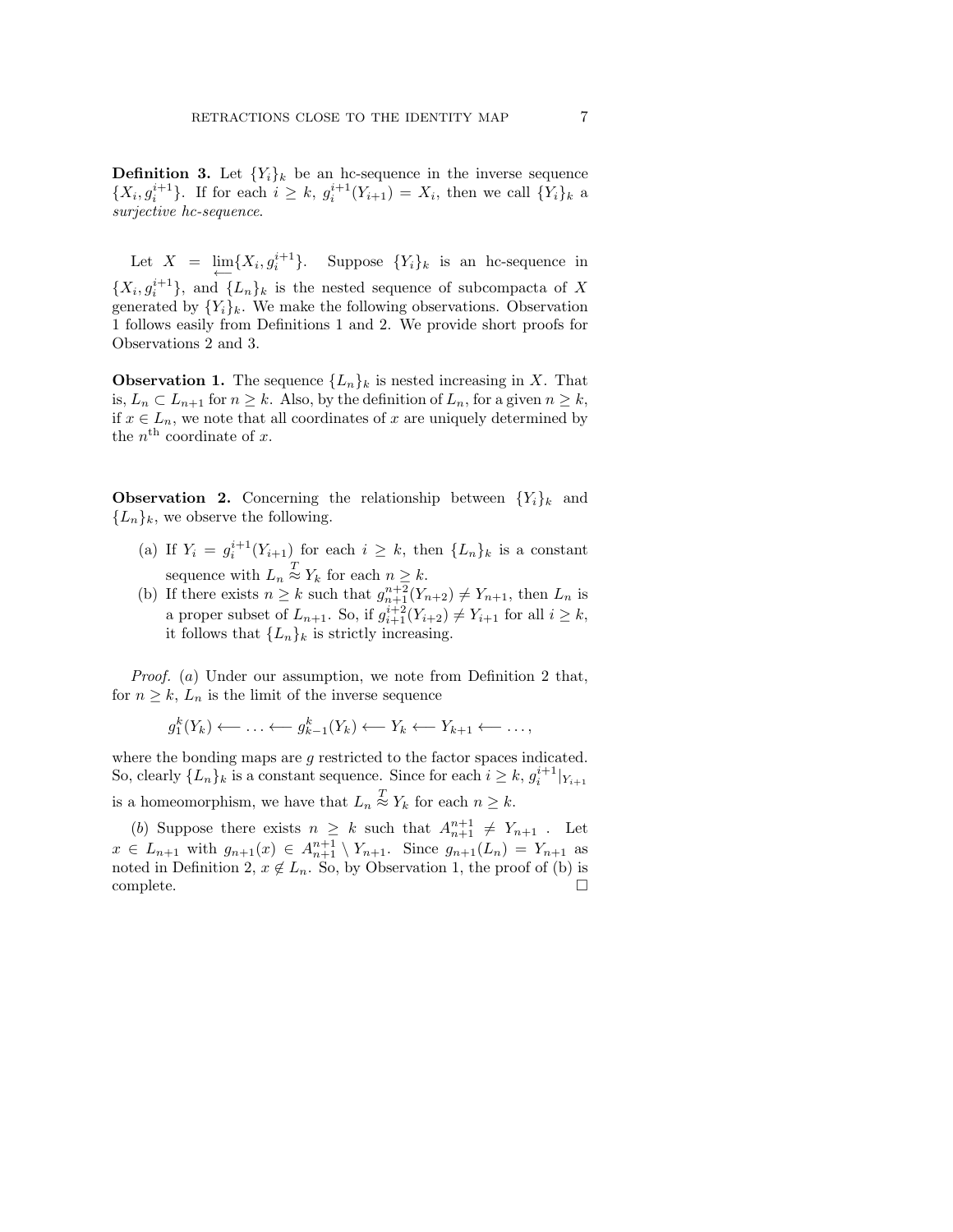**Observation 3.** The inverse sequence  $\{X_i, g_i^{i+1}\}$  contains a surjective hc-sequence if and only if for some  $k \geq 1$ ,  $g_i^{i+1}$  is an r-map for each  $i \geq k$ .

*Proof.* Suppose  $\{Y_i\}_k$  is a surjective hc-sequence in  $\{X_i, g_i^{i+1}\}\$ . Then we simply note that, for  $i \geq k$ ,  $g_i^{i+1} \circ (g_i^{i+1}|_{Y_{i+1}})^{-1}$ :  $X_i \to X_i$  is the identity map. That is,  $g_i^{i+1}$  is an r-map for each  $i \geq k$ . The opposite implication is clear.  $\Box$ 

We provide the familiar example below to illustrate the definitions in this section.

**Example 1.** Let  $X = \lim_{\longleftarrow} \{ [0, 1], g \}$ , where g is the "tent map". That is,  $g: [0, 1] \rightarrow [0, 1]$  is the open mapping whose graph consists of the two line segments with endpoints  $(0,0)$  and  $(\frac{1}{2},1)$ , and  $(\frac{1}{2},1)$  and  $(1,0)$ . The arclike continuum  $X$  is commonly referred to as the *Buckethandle* or Horseshoe continuum. A picture of X can be found in [17, page 205]. Below are three complete surjective hc-sequences and their respective generated nested sequences of subcontinua (arcs in this case) in X. In each inverse sequence, the right-most  $[0,1]$  is the  $n<sup>th</sup>$  factor in the sequence, and is also  $A_n^n$  for the associated inverse sequence. In the notation for this example, if we write  $[c, d] \stackrel{g}{\longleftarrow} [a, b]$ , we are indicating that  $[a, b]$  and  $[c, d]$  are subintervals of  $[0, 1]$ , and that the restriction of g to [a, b] has image  $[c, d]$ .

The constant hc-sequence  $\{[0, \frac{1}{2}]\}$  generates, for each  $n \geq 1$ , an arc  $L_n \subset X$ . The arc  $L_n$  is the inverse limit of the sequence

$$
[0,1] \xleftarrow{g} \dots \xleftarrow{g} [0,1] \xleftarrow{g} [0,\frac{1}{2}] \xleftarrow{g} [0,\frac{1}{4}] \xleftarrow{g} [0,\frac{1}{8}] \xleftarrow{g} \dots
$$

The constant hc-sequence  $\{[\frac{1}{2},1]\}$  generates, for each  $n \geq 1$ , an arc  $K_n \subset X$ , which is the inverse limit of the sequence

$$
[0,1] \xleftarrow{g} \dots \xleftarrow{g} [0,1] \xleftarrow{g} [\frac{1}{2},1] \xleftarrow{g} [\frac{1}{2},\frac{3}{4}] \xleftarrow{g} [\frac{5}{8},\frac{3}{4}] \xleftarrow{\dots}
$$

The alternating hc-sequence  $[0, \frac{1}{2}], [\frac{1}{2}, 1], [0, \frac{1}{2}], \dots$  generates, for each even  $n \geq 1$ , an arc  $J_n \subset X$ , which is the inverse limit of the sequence

$$
[0,1] \xleftarrow{g} \dots \xleftarrow{g} [0,1] \xleftarrow{g} [0,\frac{1}{2}] \xleftarrow{g} [\frac{3}{4},1] \xleftarrow{g} [\frac{3}{8},\frac{1}{2}] \xleftarrow{\dots}
$$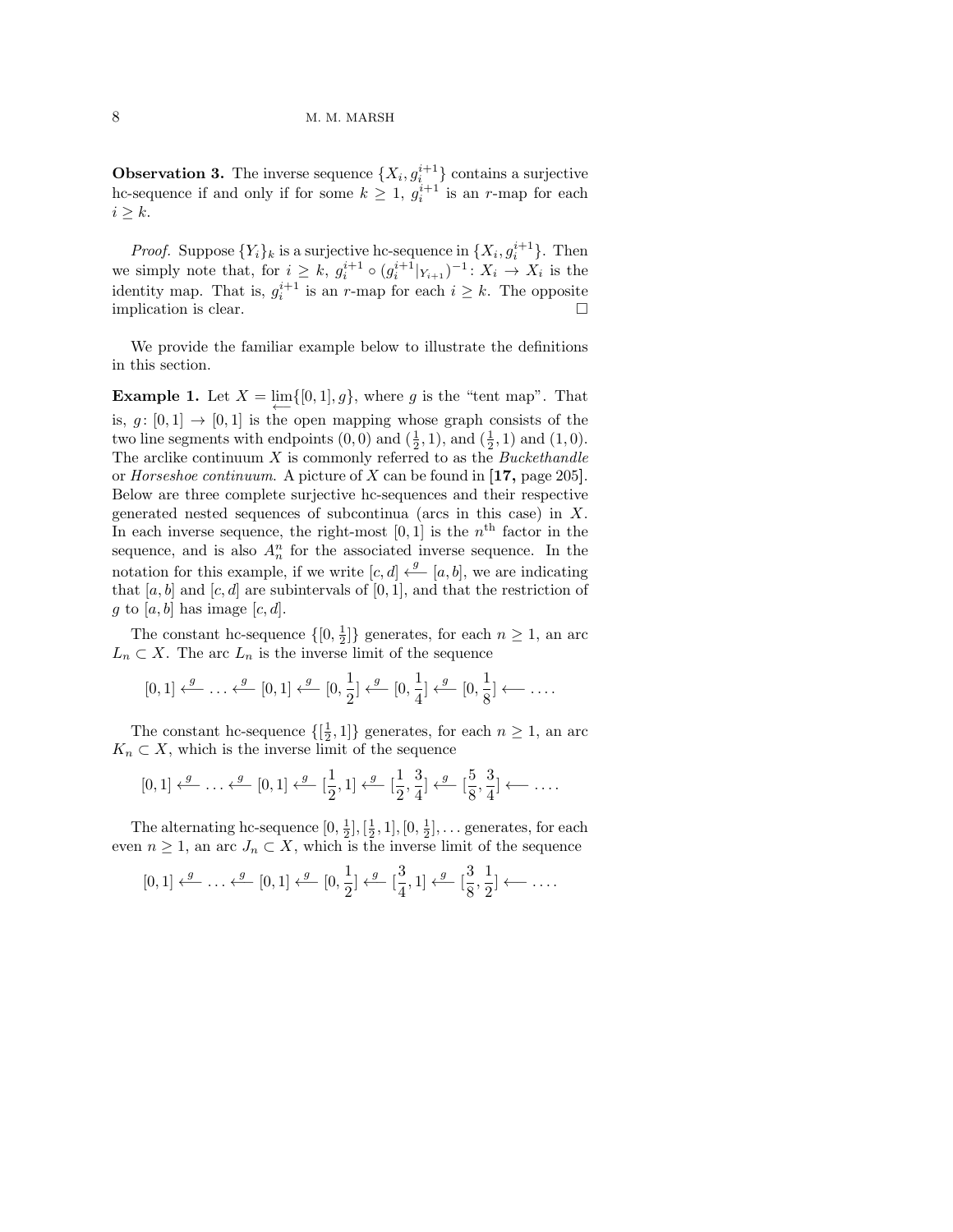The reader should note the inverse sequence for  $J_n$  when n is odd.

2. Homeomorphically-covered sequences. We begin this section with an addition to Theorem 2 that establishes an equivalence between a compactum being retractably G-like and being representable as the inverse limit of an inverse sequence on compacta in  $\mathcal G$  that contains a surjective hc-sequence. The theorem follows immediately from Observation 3 and Corollary 3.1 in [26].

**Theorem 4.** Let X be a compactum and  $\mathcal{G}$  a class of compacta. The following statements are equivalent.

- (i)  $X$  is retractably  $G$ -like onto a nested sequence of subcompacta.
- (ii)  $X$  is retractably  $G$ -representable.
- (iii)  $X \stackrel{T}{\approx} \lim_{i} \{X_i, g_i^{i+1}\}\$ , where  $X_i \in \mathcal{G}$  for each  $i \geq 1$ , and  $\{X_i, g_i^{i+1}\}\$ contains a surjective hc-sequence.

The focus of this section is to determine how to "spot" subcompacta of a compactum X that are retractably  $G$ -like, when X has a given inverse limit representation, say  $X = \lim_{\longleftarrow} \{X_i, g_i^{i+1}\}\$  with factor spaces that may or may not be members of  $G$ . We show that finding hcsequences in  $\{X_i, g_i^{i+1}\}\$ is important to this endeavor. For example, we may have a continuum  $X$  expressed as an inverse limit on trees, but if we find an hc-sequence of arcs in the inverse sequence with appropriate properties, we can identify subcontinua of  $X$  that are retractably arclike, and perhaps even discover that X itself is retractably arclike. The second example in Example 5 of Section 6 illustrates this.

**Lemma 1.** Let  $X = \lim_{i \to \infty} \{X_i, g_i^{i+1}\}\$ . Suppose  $\{Y_i\}_k$  is an hc-sequence, and  ${L_n}_k$  is the nested sequence of subcompacta of X generated by  ${Y_i}_k$ . Then, for each  $n \geq k$ , the projection map  $g_n|_{L_n}: L_n \to A_n^n =$  $g_n^{n+1}(Y_{n+1})$  is a homeomorphism.

*Proof.* Fix  $n \geq k$ . Suppose  $x, y \in L_n$  and  $g_n(x) = g_n(y)$ . By definition of  $L_n$ ,  $g_n(x) \in A_n^n$ . Also,  $g_i(x) = g_i^n g_n(x) = g_i^n g_n(y) = g_i(y)$ for  $1 \leq i \leq n$ . By construction of  $L_n$ , each  $g_i(x)$  for  $i > n$  is uniquely determined by  $g_n(x)$ , and similarly for  $g_i(y)$  for  $i > n$ . Thus, since  $g_n(x) = g_n(y)$ , it follows that  $g_i(x) = g_i(y)$  for  $i > n$ . Hence, we have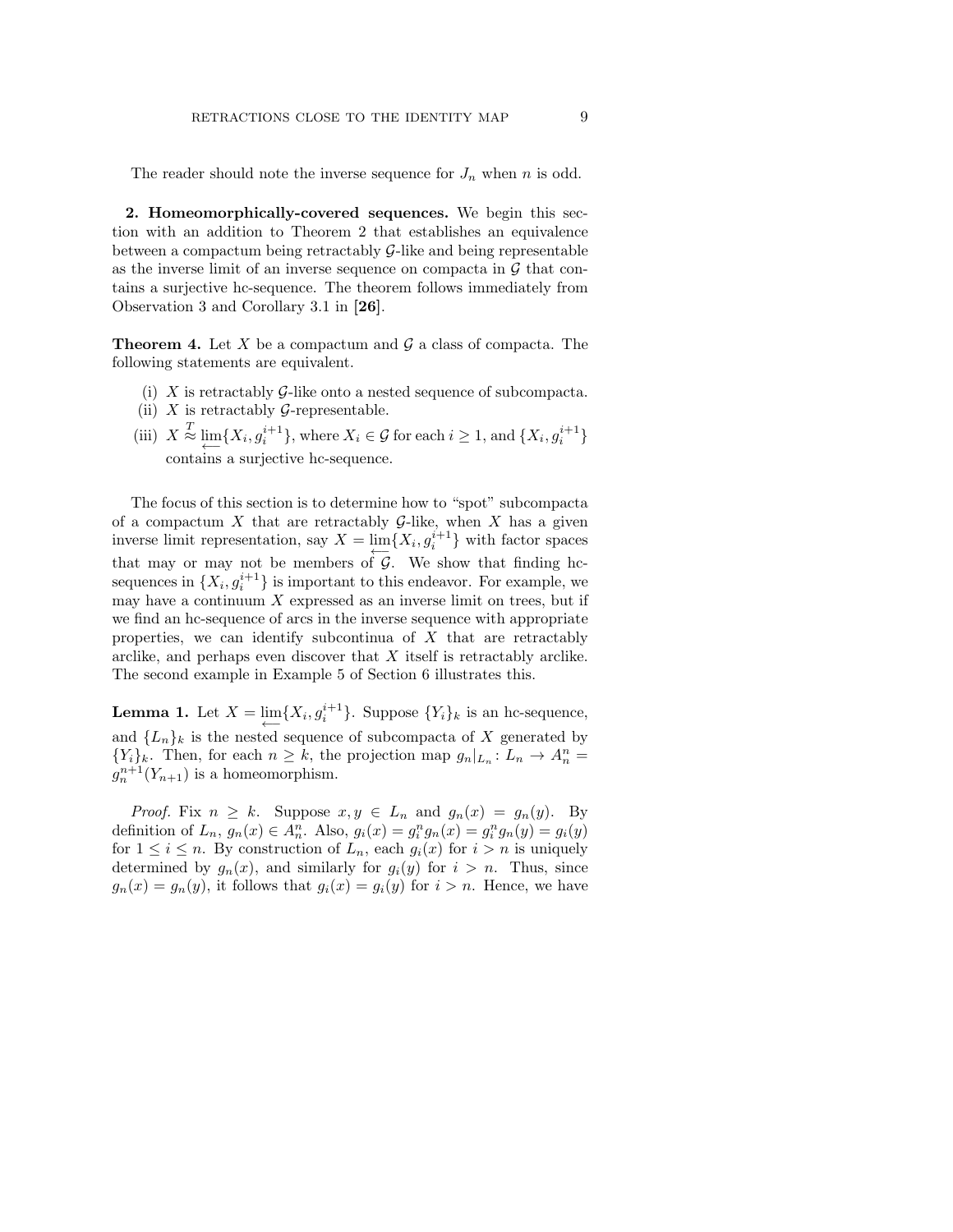that  $x = y$ . Therefore,  $g_n|_{L_n}$  is one-to-one into  $A_n^n$ . By construction of  $L_n$ , it is clear that for  $a \in A_n^n$ , we can pick  $x \in L_n$  where  $g_n(x) = a$ .  $\Box$ 

(\*) Hereafter, when  ${L_n}_k$  is the nested sequence of subcompacta of an inverse limit X generated by an hc-sequence  $\{Y_i\}_k$ , we let  $\gamma_n: A_n^n \to L_n$ denote the inverse homeomorphism of  $g_n|_{L_n}$  for each  $n \geq k$ .

Lemma 2 is a partial generalization of R. Bennett's theorem, see [13, Theorem 2.16] or [15, Theorem 3.4]. The "monotone (increasing)" assumption in Bennett's theorem has been generalized to the existence of an hc-sequence, and the inverse sequence on intervals has been generalized to an arbitrary inverse sequence on compacta. We give a complete generalization of Bennett's theorem for inverse limits with a single bonding mapping in Theorem 6, parts (1) and (2), in §3.

**Lemma 2.** Let  $X = \lim_{n \to \infty} \{X_i, g_i^{i+1}\}\$ . Suppose  $\{Y_i\}_k$  is an hc-sequence, and  $\{L_n\}_k$  is the nested sequence of subcompacta of X generated by  ${Y_i}_k$ . Suppose Z is a subcompactum of X, and there exist an integer  $m \geq 0$  and an increasing sequence  $\{n_i\}$  of integers such that, for each  $i \geq 1, g_{n_i-m}^{n_i}(A_{n_i}^{n_i}) = g_{n_i-m}(Z)$ . Then  $\overline{\bigcup_{n \geq k} L_n} = Z$ . In particular, if for each  $i \geq 1$ ,  $g_{n_i-m}^{n_i}(A_{n_i}^{n_i}) = X_{n_i-m}$ , then  $\overline{\bigcup_{n \geq k} L_n} = X$ .

*Proof.* Since  $A_n^n$  is only defined for  $n \geq k$ , it follows, by hypothesis, that  $n_1 \geq k$ .

⊂: Let  $x \in \bigcup_{n \geq k} L_n$ . We first show that  $g_j(x) \in g_j(Z)$  for each  $j \geq 1$ . Fix  $j \geq 1$ . Since  $x \in \bigcup_{n \geq k} L_n$  and  $\{L_n\}_k$  is a nested increasing sequence, there exists  $n \geq k$  such that for all  $i \geq n$ ,  $x \in L_i$ . Pick  $n_i$ so that  $n_i - m > \max\{j, n\}$ . So,  $x \in L_{n_i}$ . Since  $j < n_i - m$ , using the definition of  $L_{n_i}$  and our hypothesis, we get that

$$
g_j(L_{n_i}) = A_j^{n_i} = g_j^{n_i}(A_{n_i}^{n_i})
$$
  
= 
$$
g_j^{n_i - m}(g_{n_i - m}^{n_i}(A_{n_i}^{n_i}))
$$
  
= 
$$
g_j^{n_i - m}(g_{n_i - m}(Z)) = g_j(Z).
$$

Since  $x \in L_{n_i}$ ,  $g_j(x) \in g_j(L_{n_i}) = g_j(Z)$ . Now, using a well-known inverse limit theorem (see [13, Theorem 1.9] or [19, Proposition 2.1.20]), we have that  $\bigcup_{n\geq k} L_n \subset Z$ . Since Z is a compactum, we have that  $\bigcup_{n\geq k} L_n \subset Z$ .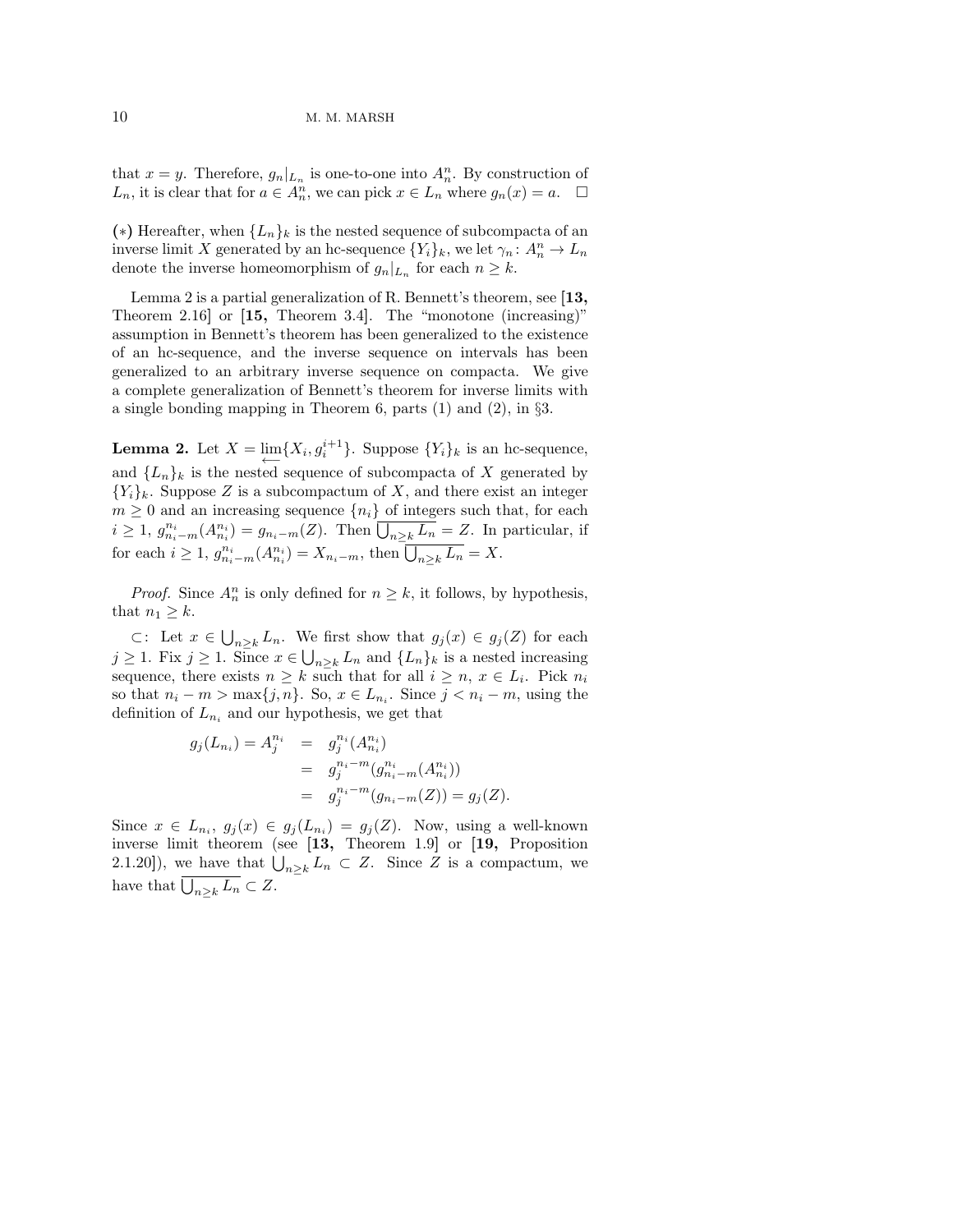$\supset$ : Let  $x \in Z$  and  $\epsilon > 0$ . Let  $n_i$  be large enough so that  $g_{n_i-m}$ is an  $\epsilon$ -map. By hypothesis, there is a point  $y_{n_i} \in A_{n_i}^{n_i}$  such that  $g_{n_i-m}^{n_i}(y_{n_i}) = g_{n_i-m}(x)$ . Let  $y = \gamma_{n_i}(y_{n_i}) \in L_{n_i}$ . So,  $g_{n_i}(y) = y_{n_i}$ by definition of  $\gamma_{n_i}$ . Then  $g_{n_i-m}(y) = g_{n_i-m}^{n_i}g_{n_i}(y) = g_{n_i-m}^{n_i}(y) =$  $g_{n_i-m}(x)$ . Since  $g_{n_i-m}$  is an  $\epsilon$ -map, the distance from x to y is less than  $\epsilon$ . Thus, x is a limit point of  $\bigcup_{n\geq k} L_n$ . That is,  $x \in \bigcup_{n\geq k} L_n$ .

The proof is complete.

**Theorem 5.** Let  $X = \lim_{n \to \infty} \{X_i, g_i^{i+1}\}\$ . Suppose  $\{Y_i\}_k$  is an hc-sequence, and  ${L_n}_k$  is the nested sequence of subcompacta of X generated by  $\{Y_i\}_k$ . Then, for each  $n \geq k$ ,  $r_n = \gamma_n g_n |_{g_n^{-1}(A_n^n)} : g_n^{-1}(A_n^n) \to L_n$  is a retraction such that  $d(r_n, \text{id}|_{g_n^{-1}(A_n^n)}) < \frac{1}{2^n}$ . In particular, if  $A_n^n = X_n$ for some  $n \geq k$ , then  $r_n = \gamma_n g_n : X \to L_n$  is a retraction such that  $d(r_n, \text{id}) < \frac{1}{2^n}.$ 

*Proof.* Fix  $n \geq k$ . If  $x \in L_n$ , then  $r_n(x) = \gamma_n g_n(x) = x$  by definition of  $\gamma_n$  and  $L_n$ . So,  $r_n$  is a retraction onto  $L_n$ .

Let  $x \in g_n^{-1}(A_n^n)$ . Then,  $g_n r_n(x) = g_n \gamma_n g_n(x) = g_n(x)$ . So,  $d(x, r_n(x)) < \frac{1}{2^n}.$ 

If  $A_n^n = X_n$  for some  $n \geq k$ , then  $g_n^{-1}(A_n^n) = X$  and the remaining statement in Theorem 5 is clear.  $\Box$ 

**Corollary 1.** Let  $X = \lim_{n \to \infty} \{X_i, g_i^{i+1}\}$ , and let Z be a subcompactum of X. Suppose  $\{Y_i\}_k$  is an hc-sequence with each  $Y_i \in \mathcal{G}, \{L_n\}_k$  is the nested sequence of subcompacta generated by  $\{Y_i\}_k$ , and there exists an increasing sequence  $\{n_i\}$  of positive integers such that, for each  $i \geq 1$ ,  $A_{n_i}^{n_i} = g_{n_i}(Z)$ . Then Z is retractably G-like onto the nested sequence of subcompacta  ${L_{n_i}}$ . Furthermore, Z is retractably G-like at each point of  $\cup_{n\geq k} L_n$ . In particular, if  $A_{n_i}^{n_i} = X_{n_i}$  for each  $i \geq 1$ , then X is retractably G-like onto the nested sequence of subcompacta  $\{L_{n_i}\},\$ and X is retractably G-like at each point of  $\bigcup_{n\geq k}L_n$ .

*Proof.* Since for each  $n \geq k$ ,  $Y_n \in \mathcal{G}$ , and  $A_n^n$  is the homeomorphic image of  $Y_{n+1}$ , it follows that each  $A_n^n$  $\stackrel{T}{\approx} L_n \in \mathcal{G}$ . By Lemma 2, we have that  $\overline{\bigcup_{n\geq k}L_n} = Z$ . For each  $i \geq 1$ ,  $Z \subset g_{n_i}^{-1}(A_{n_i}^{n_i})$  since  $g_{n_i}(Z) = A_{n_i}^{n_i}$ . So, by Theorem 5, we have that for each  $i \geq 1$ , there exists a retraction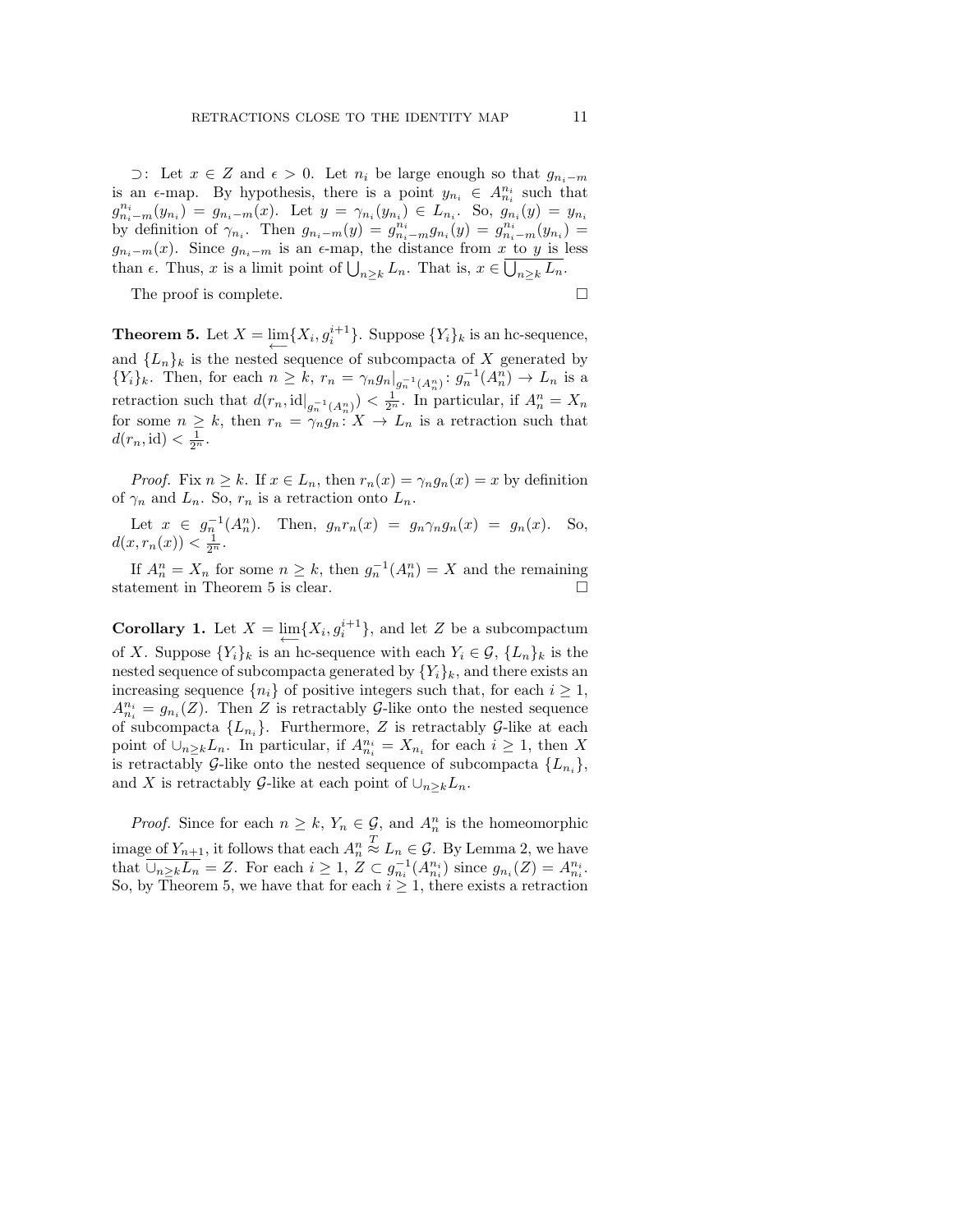$r_{n_i}: Z \to L_{n_i}$  with  $d(r_{n_i}, \text{id}|_Z) < \frac{1}{2^{n_i}}$ . It follows that Z is retractably G-like onto  $\{L_{n_i}\}\$ . That Z is retractably G-like at each point of  $\cup_{n\geq k}L_n$ is clear. The last statement of Corollary 1 is also clear.

Remark 1. We note an important difference between Lemma 2 and Corollary 1 when  $m \neq 0$ . Let the dyadic solenoid be given by  $\Sigma = \lim_{\longleftarrow} \{S^1, s\}$ , where  $S^1$  is the unit circle in  $\mathbb{R}^2$ , and s is the squaring map in the group structure on  $S^1$ . So, s is a 2-to-1 covering map of  $S<sup>1</sup>$ . Let N be the shortest arc in  $S<sup>1</sup>$  with endpoints  $(1,0)$  and  $(0,1)$ , and notice that the constant sequence  $\{N\}$  is a complete hc-sequence, with  $s(N) = A_n^n$  (the top half of  $S^1$ ), and  $s(A_n^n) = S^1$  for  $n \ge 2$ . So, by Lemma 2, the union of the nested sequence of arcs in  $\Sigma$  generated by  $\{N\}$  is dense in  $\Sigma$ , but, of course,  $\Sigma$  is not retractably arclike.

**Corollary 2.** Let  $X = \lim_{i \to \infty} \{X_i, g_i^{i+1}\}\$  with each  $X_i \in \mathcal{G}$ . Suppose that for each  $i \geq k$  and each  $x \in X_{i+1}$ , there exists a copy  $Y_{i+1}$  of  $X_i$  in  $X_{i+1}$ for which  $x \in Y_{i+1}$  and  $g_i^{i+1}|_{Y_{i+1}} : Y_{i+1} \to X_i$  is a homeomorphism. Then  $X$  is everywhere retractably  $G$ -like onto a nested sequence of subcompacta.

*Proof.* Let  $x \in X$ , and for each  $i \geq k$ , let  $Y_{i+1}$  be a copy of  $X_i$  in  $X_{i+1}$  that contains  $x_i = g_i(x)$ , and so that  $g_i^{i+1}|_{Y_{i+1}}: Y_{i+1} \to X_i$  is a homeomorphism. We note that  ${Y_i}_k$  is a surjective hc-sequence. Also, by definition of the nested sequence  ${L_n}_k$  of subcompacta generated by  $\{Y_i\}_k$ , we have that  $x \in L_k$ . To see this, recall that  $L_k = \lim_{k \to \infty} \{A_i^k, g_i^{i+1}|_{A_{i+1}^k}\}.$  We have that  $x_k \in A_k^k = X_k$ . So, for  $i \leq k$ ,  $x_i \in A_i^k = X_i$ . Also, the point in  $L_k$  with  $k^{\text{th}}$  coordinate  $x_k$  is uniquely determined by  $x_k$ , as was observed in Observation 1. Since for each  $i \geq k, x_i \in Y_i$  and  $g_k^i(x_i) = x_k$ , it follows that x is the unique point of  $L_k$  with  $k^{\text{th}}$  coordinate  $x_k$ . So, X is retractably G-like at x onto the nested sequence  ${L_n}_k$ . Hence, X is everywhere retractably  $\mathcal{G}$ -like onto a nested sequence of subcompacta.

Each inverse limit on  $[0, 1]$  with open bonding mappings is a simple example to which Corollary 2 applies. Such continua are called Knaster continua. We show later, in Theorem 11, that each member of a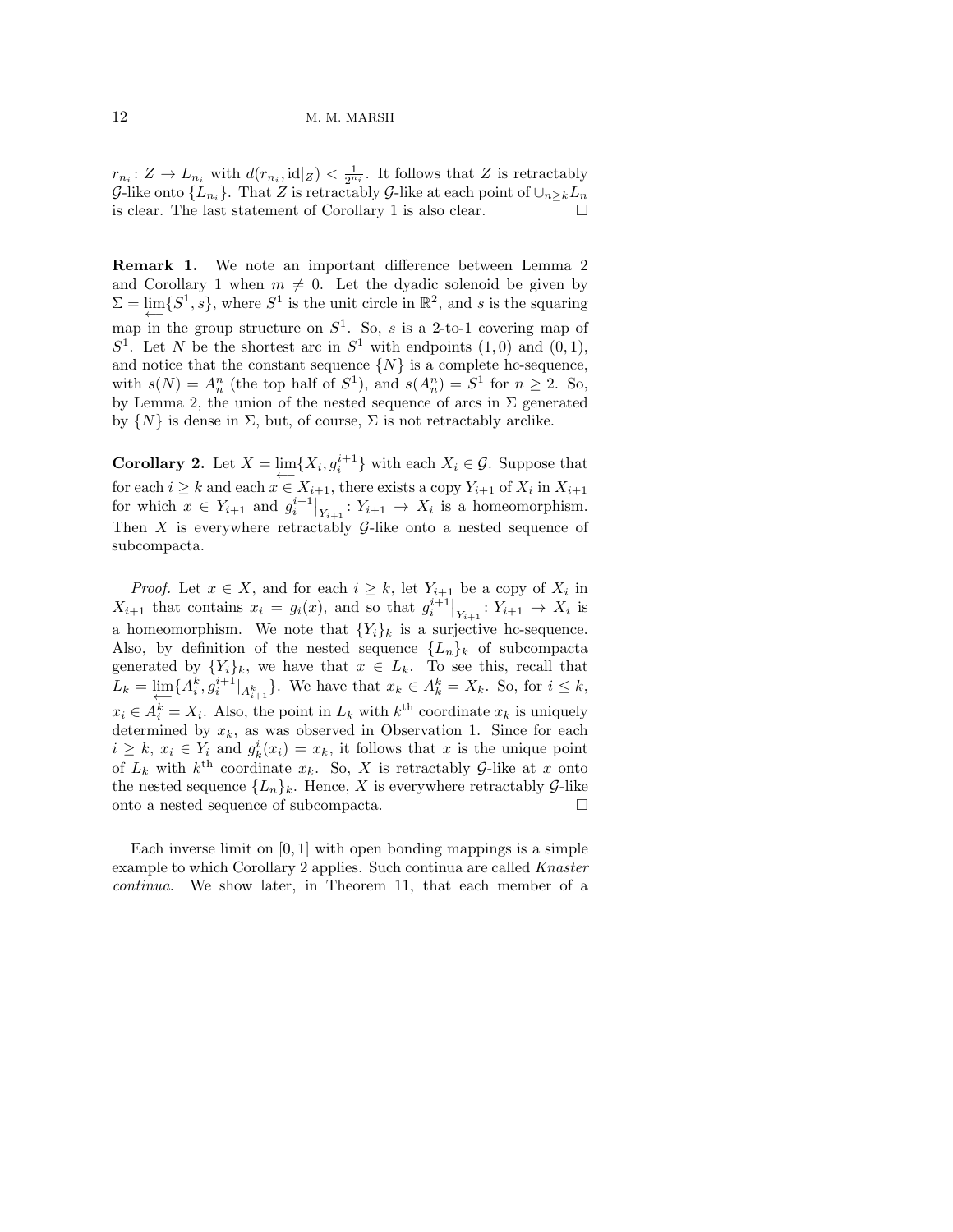certain family of unimodal maps on [0, 1] is everywhere retractably arclike. This family includes the well-known 3-endpoint indecomposable chainable continuum, see [30, Example 1.10, page 8]. Theorem 11 also demonstrates that the converse of Corollary 2 does not hold.

**Corollary 3.** Let  $X = \lim_{n \to \infty} \{X_i, g_i^{i+1}\}\$ . Suppose  $\{Y_i\}_k$  is an hc-sequence with each  $Y_i \in \mathcal{G}$ , and  $\{L_n\}_k$  is the nested sequence of subcompacta generated by  ${Y_i}_k$ . Suppose there exists  $m \in \mathbb{N}$  such that for each  $\delta > 0$  and each  $n \geq m + 1$ , there is a retraction  $\rho_n : X_n \to A_n^n$  such that  $d(g_{n-m}^n \rho_n(x), g_{n-m}^n(x)) < \delta$  for each  $x \in X_n$ . Then for each  $\epsilon > 0$ , there exists  $n \in \mathbb{N}$  and a retraction  $r_n: X \to L_n$  such that  $d(r_n, id) < \epsilon$ . Thus, X is retractably G-like, at each point of  $\cup_{n\geq k}L_n$ , onto a nested subsequence of  $\{L_n\}_k$ .

*Proof.* Let m be given as in the hypothesis and let  $\epsilon > 0$ . Let n be large enough so that  $n > m$  and  $g_{n-m}$  is an  $\epsilon$ -map. Pick  $\delta > 0$  so that  $d(x, y) \geq \epsilon$  in X implies that  $d(g_{n-m}(x), g_{n-m}(y)) \geq \delta$  in  $X_{n-m}$ . Let  $\rho_n: X_n \to A_n^n$  be a retraction such that  $d(g_{n-m}^n \rho_n(x), g_{n-m}^n(x)) < \delta$ for each  $x \in X_n$ . Let  $r_n: X \to L_n$  be given by  $r_n = \gamma_n \rho_n g_n$ . For  $x \in X$ ,  $g_n r_n(x) = g_n \gamma_n \rho_n g_n(x) = \rho_n g_n(x)$ . Now, by choice of  $\rho_n$ ,  $d(g_{n-m}^n \rho_n g_n(x), g_{n-m}^n(g_n(x))) = d(g_{n-m}^n \rho_n(g_n(x)), g_{n-m}(x)) < \delta$ . So, we get that  $g_{n-m}^n \rho_n g_n(x) = g_{n-m}^n g_n r_n(x) = g_{n-m} r_n(x)$ , and it follows that  $d(g_{n-m}r_n(x), g_{n-m}(x)) < \delta$ . Hence,  $d(x, r_n(x)) < \epsilon$ .

It follows that X is retractably G-like, at each point of  $\cup_{n\geq k}L_n$ , onto a nested subsequence of  $\{L_n\}_k$ .

**Remark 2.** If  $\rho_n$  is simply a mapping in the hypothesis of Corollary 3, then a completely analogous proof gives that for  $\epsilon > 0$ ,  $r_n$  is a mapping  $\epsilon$ -close to the identity. So, it follows, in this case, that X is internally G-like at each point of  $\cup_{n\geq k}L_n$ .

3. Expanding pairs. We now look at a special case of the ideas associated with an hc-sequence in a given inverse sequence. Specifically, we will be interested in inverse sequences on a single compactum with a single bonding mapping. The terminology in the next paragraph was first introduced in [23].

Let M be a compactum, and let  $g: M \to M$  be a surjective mapping. If N' and N are subcompacta of M where  $N' \subset N$ , and  $g|_{N'} : N' \to N$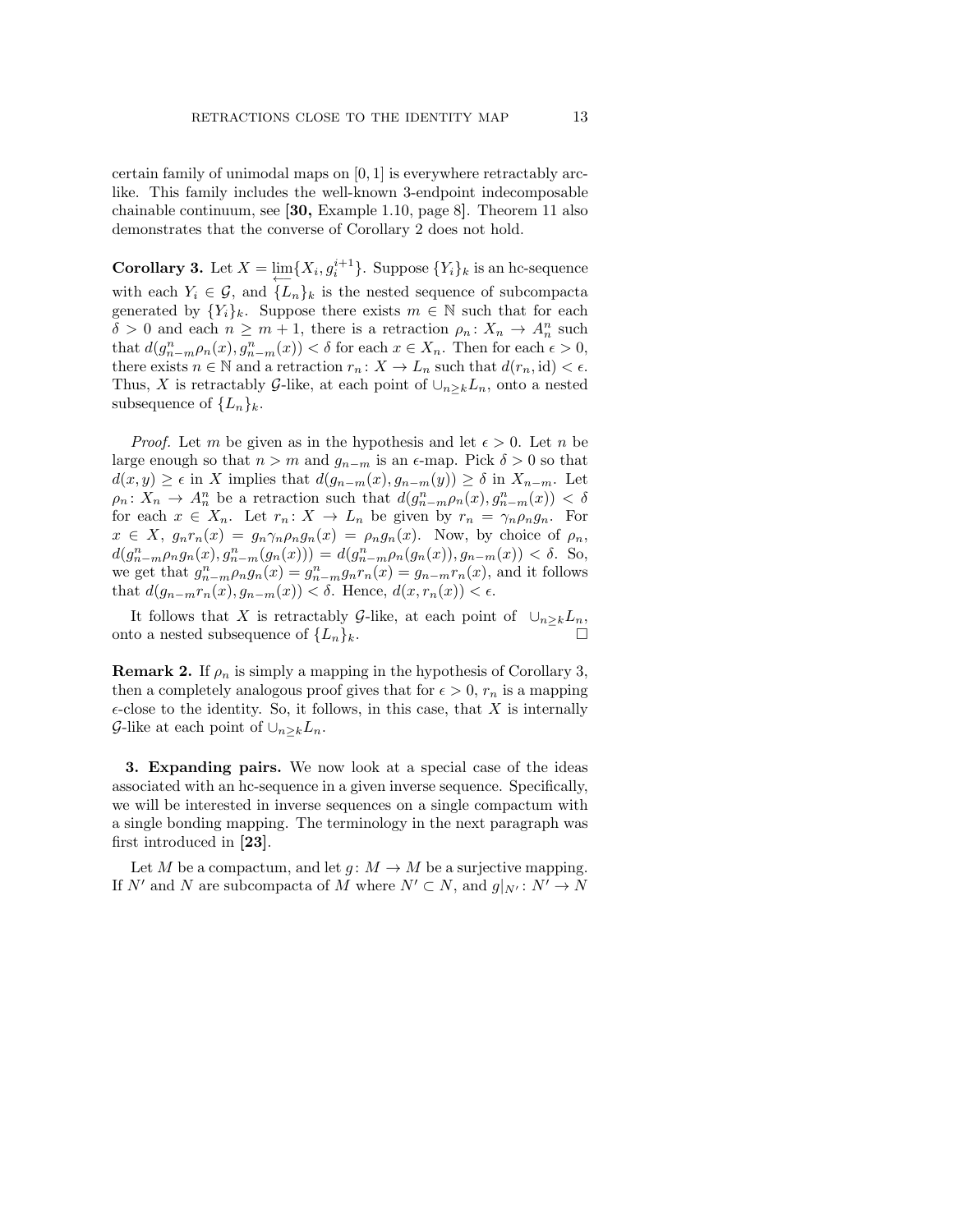is a homeomorphism, we say that  $(N', N)$  is an expanding pair (with respect to g). If  $N = M$ , we say that  $(N', M)$  is a surjective expanding pair. Note that an expanding pair generates a complete sequence of homeomorphically-covered compacta in the inverse sequence  $\{M, g\}$ , namely the constant sequence  $\{N'\}$ . Recall that, by definition, for each  $n \geq 1$ ,  $A_n^n = N$ . So, by Lemma 1 and the discussion that precedes it, the existence of an expanding pair of subcompacta  $(N', N)$  in M with respect to g, gives rise to a nested increasing sequence of homeomorphic copies of N, namely  $\{L_n\}$ , in the inverse limit space  $X = \lim_{\longleftarrow} \{M, g\}$ . In Theorem 6 and Corollary 4, we restrict our attention to those complete hc-sequences that are generated by an expanding pair.

By Lemma 2, if either  $N = M$  or the m-fold composition  $g^m(N)$ is equal to M for some  $m \geq 1$ , then the closure of the union of the sequence  ${L_n}$  is the inverse limit space.

If, in addition, either  $N = M$  or there are retractions of M onto N that behave nicely with respect to  $g$  as in Corollary 3, then the inverse limit will be retractably N-like. We formalize these comments in Theorem 6 below. As mentioned earlier, Theorem 6, parts (1) and (2), generalize Bennett's theorem for an inverse sequence on a single compactum with a single bonding mapping.

**Theorem 6.** Let  $X = \lim_{n \to \infty} \{M, g\}$ , where M is a compactum and g is a surjective map. Suppose that  $(N', N)$  is an expanding pair of subcompacta with respect to  $g$ . Then we have the following.

- (1) X contains a nested increasing sequence of subcompacta  $\{L_n\}$ , each member of which is homeomorphic to N under the restriction to  $L_n$  of the projection mapping  $g_n$ . For  $n \geq 1$ , we let  $\gamma_n = (g_n|_{L_n})^{-1}.$
- (2) Suppose there exists a subcompactum  $K$  of  $M$  and an integer  $m \geq 1$  such that for each  $n \geq m$ ,  $g^{n}(N) = K$ .
	- (a) Then  $\hat{K} = \lim_{\longleftarrow} \{ K, g |_{K} \} = \overline{\bigcup}$ Furthermore,  $\bigcup_{n\geq 1} L_n = X$  if and only if  $K = M$ .
	- (b) Let  $P = K \setminus N'$ , and suppose that  $g(P) \subset P$ . Then  $\hat{P} = \lim_{n \to \infty} \{P, g|_P\} = \hat{K} \setminus \bigcup_{n \geq 1} L_n.$
- (3) For each  $n \geq 1$ ,  $r_n = \gamma_n g_n \big|_{g_n^{-1}(N)} : g_n^{-1}(N) \to L_n$  is a retraction such that  $d(r_n|_{g_n^{-1}(N)}, \mathrm{id}|_{g_n^{-1}(N)}) < \frac{1}{2^n}$ . So, if  $N = M$ , then for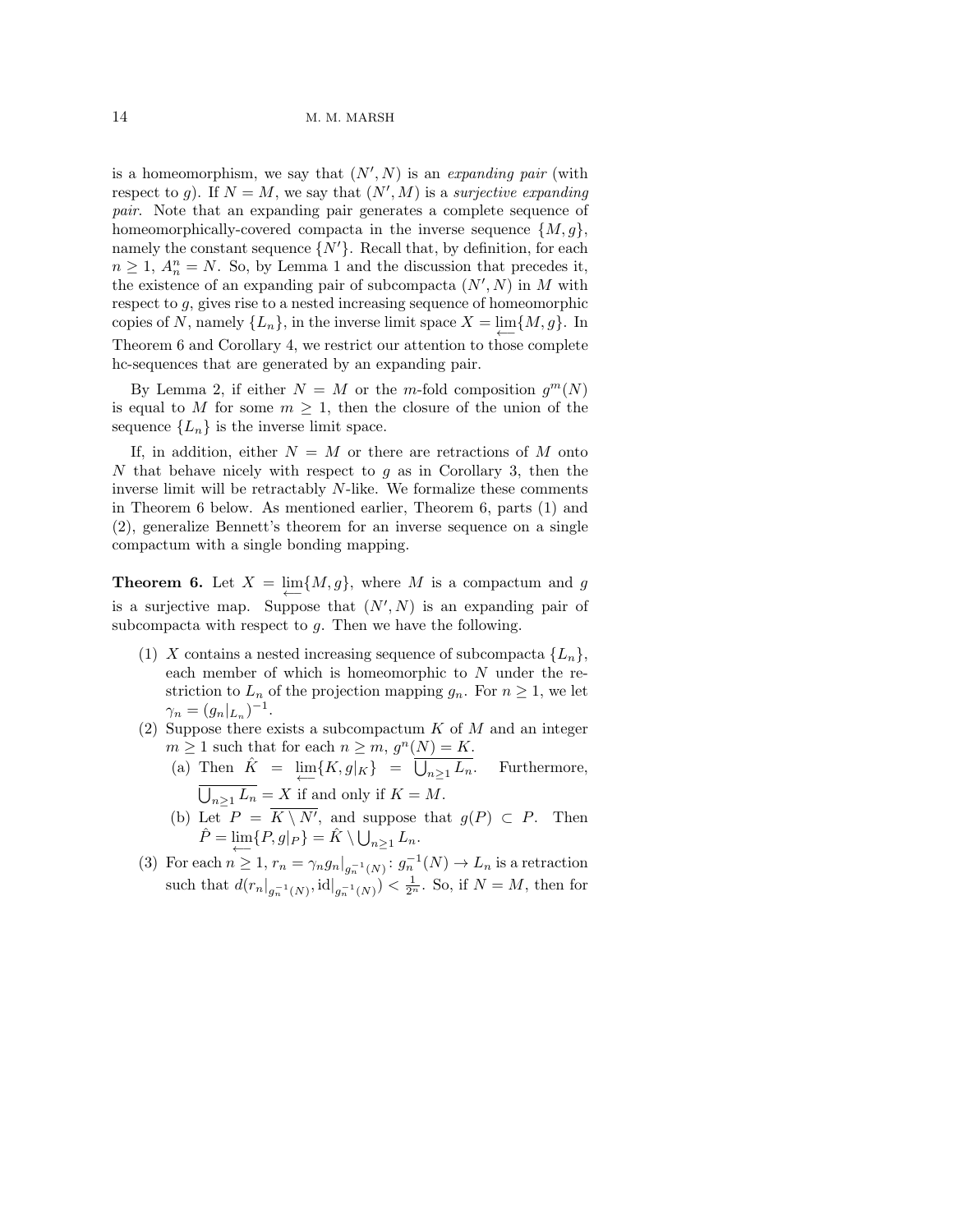each  $n \geq 1$ ,  $r_n = \gamma_n g_n : X \to L_n$  is a retraction such that  $d(r_n, \text{id}) < \frac{1}{2^n}.$ 

(4) Suppose there exists  $m \in \mathbb{N}$  such that for each  $\epsilon > 0$ , there is a retraction  $\rho: M \to N$  such that  $d(g^m \rho(x), g^m(x)) < \epsilon$  for each  $x \in M$ . Then for each  $\epsilon > 0$ , there exists  $n \in \mathbb{N}$  and a retraction  $r_n: X \to L_n$  such that  $d(r_n, id) < \epsilon$ . Thus, X is retractably N-like, at each point of  $\cup_{i\geq 1} L_i$ , onto a nested sequence of copies of N.

*Proof.* (1) We note that the constant sequence  $\{N'\}\$ is an hcsequence, and for each  $n \geq 1$ ,  $A_n^n = N$ . So (1) follows from Lemma 1 and our definitions.

 $(2)(a)$  Since  $K = g^{m+1}(N) = g(g^m(N)) = g(K)$ , we have that  $\hat{K} = \lim_{\longleftarrow} \{ K, g|_{K} \}$  is a subcompactum of X. Also, for each  $n \geq m + 1$ , we have that  $g_{n-m}^n(A_n^n) = g^m(N) = K$ . Hence, the first statement of  $(2)(a)$  follows from Lemma 2. The second statement is clear.

(2)(b) ⊂: Let  $p = (p_1, p_2, ...) \in \hat{P}$ . Since  $\hat{P} \subset \hat{K}$ ,  $p \in \hat{K}$ . Suppose that  $p \in L_n$  for some  $n \geq 1$ . Then by definition of  $L_n$ ,  $p_i \in N'$  for all  $i > n$ . So, by assumption,  $p_i \notin P$  for all  $i > n$ , which contradicts that  $p \in P$ .

⊃: Let  $x = (x_1, x_2, ...)$  ∈  $\hat{K} \setminus \bigcup_{n \geq 1} L_n$ . So, x is not in  $L_n$  for all  $n \geq 1$ . Hence,  $x_{n+1} \notin N' \setminus P$  for all  $n \geq 1$ . For if  $x_{n+1} \in N' \setminus P$  for some  $n \geq 1$ , then  $x_i \in N' \setminus P$  for all  $i \geq n+1$ , putting  $x \in L_n$ . Hence,  $x_{n+1} \in P$  for all  $n \geq 1$ . So,  $x \in \hat{P}$ .

(3) Let  $x \in L_n$ . Since  $g_n(x) \in N$ , we get that  $r_n(x) = \gamma_n g_n(x) = x$ . So,  $r_n$  is a retraction onto  $L_n$ .

Suppose  $x \in g_n^{-1}(N)$ . Then  $g_n r_n(x) = g_n \gamma_n g_n(x) = g_n(x)$ . So,  $d(x, r_n(x)) < \frac{1}{2^n}.$ 

(4) This follows immediately from Corollary 3.

$$
\Box
$$

**Corollary 4.** Let  $X = \lim_{n \to \infty} \{M, g\}$  and suppose  $(N', M)$  is a surjective expanding pair of subcompacta with respect to  $g$ . Then  $X$  is retractably M-like, at each point of  $\cup_{n>1}L_n$ , onto a nested sequence of copies of M.

Proof. Since M is the second member of the expanding pair, it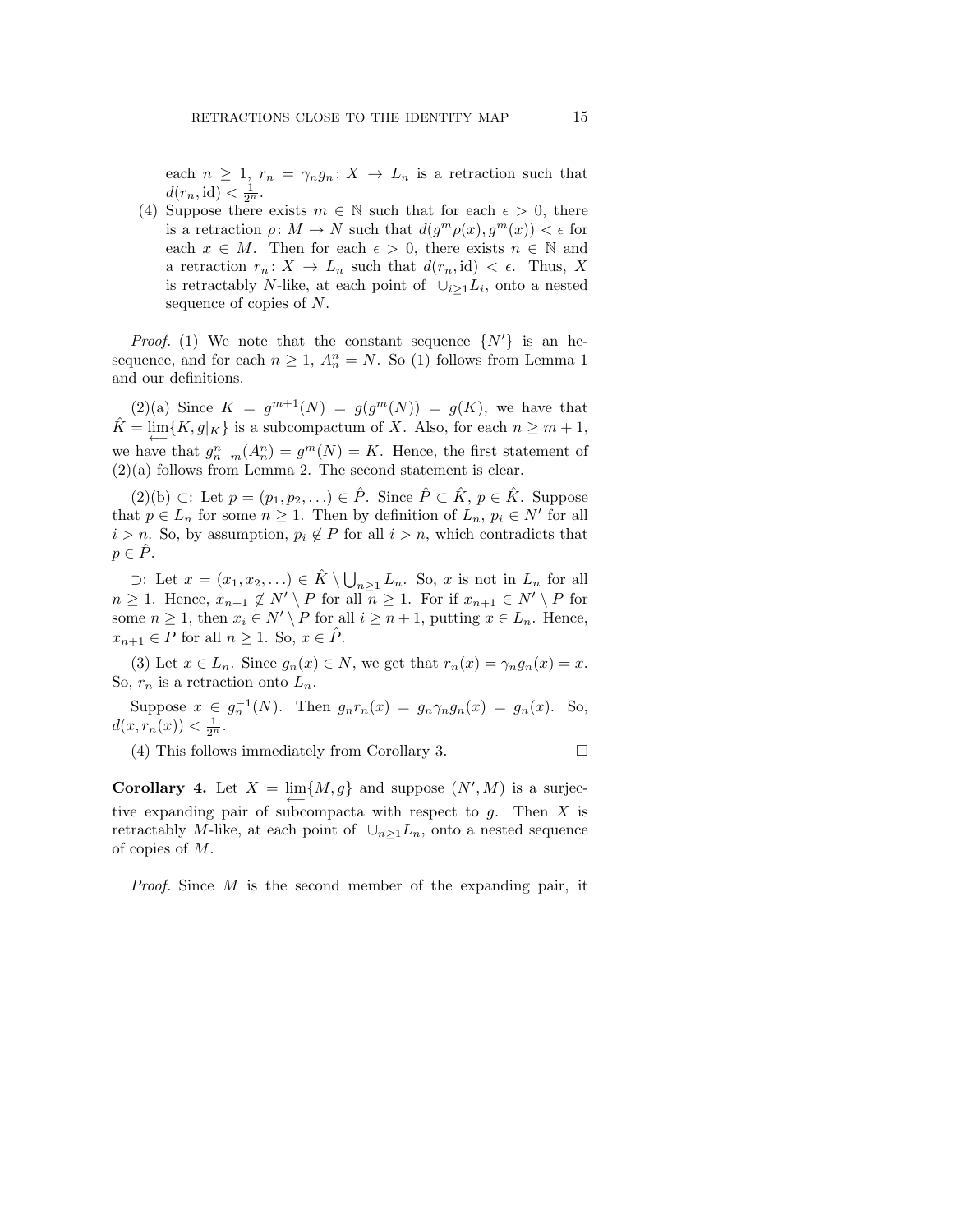follows from Theorem 6(3) that for each retraction  $r_n = \gamma_n g_n : X \to$  $L_n$ , we have  $d(r_n, id) < \frac{1}{2^n}$ . So, the result follows.

For inverse limits  $X$  of inverse sequences on a single compactum with a single surjective bonding mapping, we are often interested in how the shift homeomorphism behaves on  $X$ . While dynamics is not the focus of this paper, we make some observations about the behavior of the shift homeomorphism on nested sequences in  $X$  that are generated by expanding pairs or by hc-sequences.

Let  $M$  be a compactum, and let  $g: M \rightarrow M$  be a surjective mapping. Let  $X = \lim_{\longleftarrow} \{M, g\}$ , and let  $\sigma: X \to X$  be the right shift homeomorphism. That is, for  $x = (x_1, x_2, ...) \in X$ , let  $\sigma(x) =$  $(g(x_1), x_1, x_2, \ldots)$ . Let  $n \geq 2$ . We say that an hc-sequence  $\{Y_i\}$  is *n-cyclic* if  $Y_i = Y_j$  whenever  $i \equiv j \pmod{n}$ , and  $\{Y_i\}$  is not *m*-cyclic for  $1 \leq m < n$ . If  $\{Y_i\}$  is 2-cyclic, we say that  $\{Y_i\}$  is an *alternating* hc-sequence.

Each of the observations below is readily apparent from the definition of  $\sigma$  and Definitions 1 and 2. Also, the two constant sequences generated by expanding pairs in Example 1 relate to Observation 4, and the alternating hc-sequence in Example 1 relates to Observation 6.

**Observation 4.** If  ${L_n}$  is the nested sequence of compacta generated by the constant hc-sequence  $\{N'\}$  that arises from an expanding pair  $(N', N)$ , then for each  $n \geq 1$ ,  $\sigma(L_n) = L_{n+1}$ . So,  $\sigma$  maps  $\bigcup_{n \geq 1} L_n$ homeomorphically onto itself.

**Observation 5.** Let  $Y_1, \ldots, Y_n, Y_1, \ldots, Y_n, \ldots$  be an *n*-cyclic hcsequence in  $\{M, g\}$ . Referring back to Definition 1, we note that

 $g(Y_1), Y_1, Y_2, \ldots, Y_n, Y_1, Y_2, \ldots$  contains a 2-tail hc–sequence,

since the n-cyclic hc-sequence starts in the second coordinate, and

 $g^{2}(Y_{1}), g(Y_{1}), Y_{1}, Y_{2}, \ldots, Y_{n}, Y_{1}, Y_{2}, \ldots$  contains a 3-tail hc-sequence, since the n-cyclic hc-sequence starts in the third coordinate, and so forth.

From the cyclic nature of the first hc-sequence, we have that the second sequence above is, in fact, a 1-tail sequence since  $g|_{Y_1}$  is a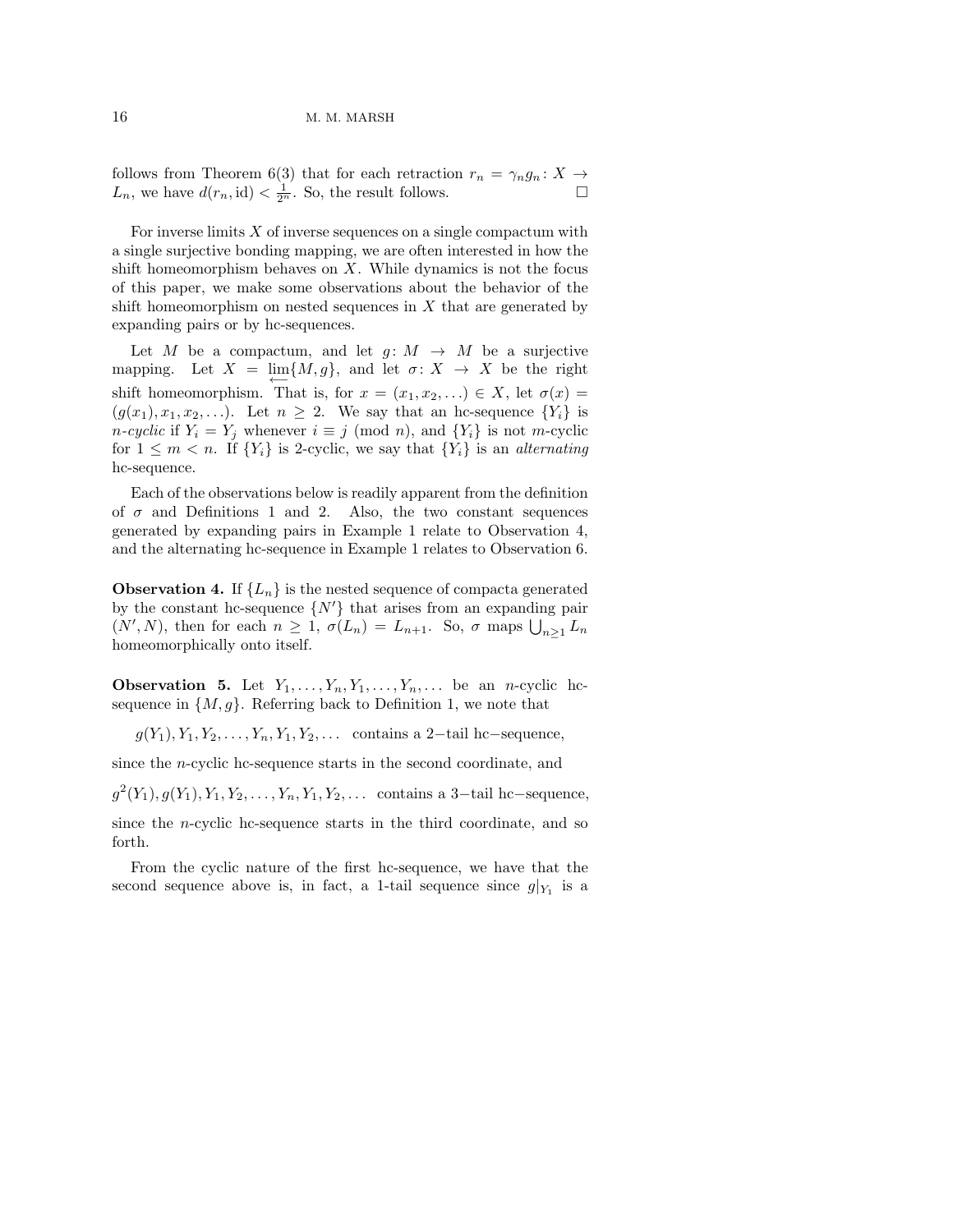homeomorphism. However, the third sequence may not be a 1-tail sequence since we do not know if  $g|_{g(Y_1)}$  is a homeomorphism.

The first hc-sequence generates a nested sequence of compacta  ${L_n^1}$ . The second hc-sequence generates a nested sequence of compacta  $\{L_n^2\}_2$ . The third hc-sequence generates a nested sequence of compacta  $\{L_n^3\}_3$ , and so on. It follows that for each  $i \geq 1$  and  $n \geq 1, \sigma(L_n^i) = L_{n+1}^{(i+1) \text{ (mod } n)}$ . So,  $\sigma$  cycles through the sets  $\bigcup_{n \geq 1} L_n^1$ ,  $\bigcup_{n\geq 2} L_n^2, \ldots, \bigcup_{n\geq n} L_n^n.$ 

**Observation 6.** Let  $Y_1, Y_2, Y_1, Y_2, \ldots$  be an alternating hc-sequence in  $\{M, g\}$ . Then if we define the generated nested sequences  $\{L_n^1\}$ and  $\{L_n^2\}_2$  as in Observation 5, we see that  $\sigma(L_1^1) = L_2^2$ ,  $\sigma(L_2^2) = L_3^1$ ,  $\sigma(L_3^1) = L_4^2$ , and so on. Hence,  $\sigma$  maps  $\bigcup_{n\geq 1} L_n^1$  onto  $\bigcup_{n\geq 2} L_n^2$ , and vice versa.

4. Indecomposability of tree-like continua. A continuum  $X$  is decomposable if it is the union of two nonempty proper subcontinua. Otherwise,  $X$  is indecomposable. A continuum  $T$  is a triod if there exists subcontinua  $A_1$ ,  $A_2$ ,  $A_3$ , and K of T such that  $T = A_1 \cup A_2 \cup A_3$ , K is a proper subcontinuum of  $A_i$  for  $i \in \{1,2,3\}$ , and  $K = A_1 \cap A_2 =$  $A_1 \cap A_3 = A_2 \cap A_3$ . We refer to K as a core of T. A simple triod is a triod with each  $A_i$  an arc and K an endpoint of each  $A_i$ . A continuum T is a tree if it is a finite union of arcs, each pair of which is either disjoint or meets in a common endpoint, and it contains no simple closed curve.

If  $\{T_i, g_i^{i+1}\}\$ is an inverse sequence on trees, and we can find a subsequence of pairs of distinct arcs in the factor spaces that "expand" to a previous factor space under the bonding mappings, then the inverse limit space will be indecomposable. This subsequence of arcs, if it exists, should be easy to "spot" while looking for hc-sequences of arcs in  $\{T_i, g_i^{i+1}\}$ , since the hc-sequences of interest "expand" at each  $i \geq k$ .

Lemma 3 below is straightforward to verify. Theorem 7 is a direct consequence of D.P. Kuykendall's theorem for indecomposability of an inverse limit space, see [18] or [13, Theorem 6.4].

**Lemma 3.** Let  $A$  and  $B$  be arcs, whose interiors are disjoint, in a tree T . Then the following are equivalent.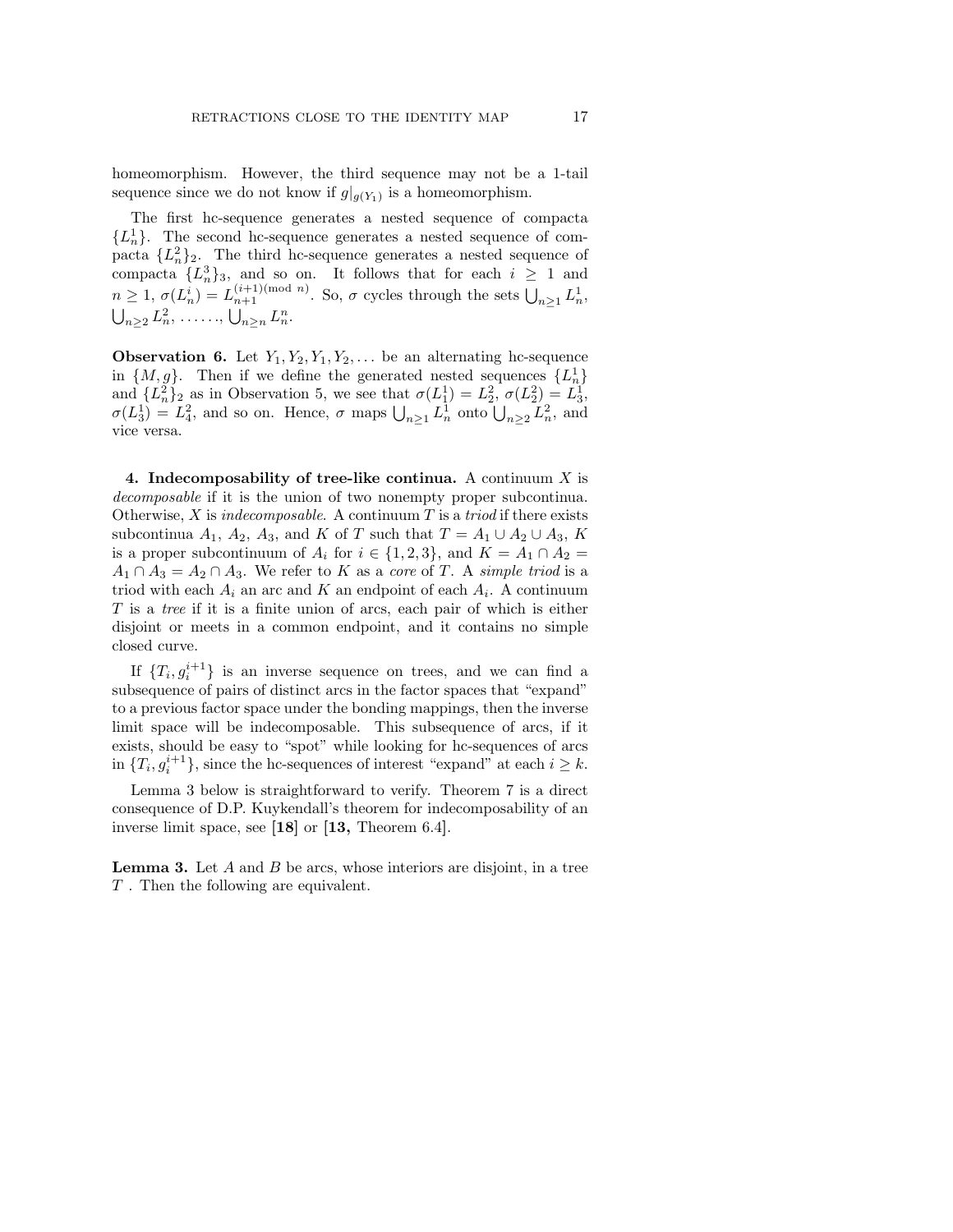- (i)  $A \cup B$  is contained in either an arc or a simple triod in T.
- (ii) Three of the endpoints of A and B have the property that if  $\alpha$ and b are two of them, then the arc  $[a, b]$  in T contains one of A or B.

**Theorem 7.** Let  $X = \lim_{i \to \infty} \{T_i, g_i^{i+1}\}$ , where each  $T_i$  is a tree, and each bonding mapping  $g_i^{i+1}$  is surjective. Suppose there exist  $m \geq 1$ , and an increasing subsequence  $\{n_i\}$  of N such that for each  $i \geq 1$ ,  $Y_{n_i}$  and  $Z_{n_i}$  are arcs in  $T_{n_i}$ , where the interiors of  $Y_{n_i}$  and  $Z_{n_i}$  are disjoint,  $Y_{n_i} \cup Z_{n_i}$  is contained in either an arc or a simple triod in  $T_{n_i}$ , and  $g_{n_i-m}^{n_i}(Y_{n_i})=T_{n_i-m}=g_{n_i-m}^{n_i}(Z_{n_i}).$  Then X is indecomposable.

Proof. We show that Kuykendall's criteria for indecomposability of an inverse limit applies. Let  $\epsilon > 0$  and  $n \in \mathbb{N}$ . Let  $n_i$  be large enough so that  $n_i - m > n$  and  $\frac{1}{2^{n_i-m}} < \epsilon$ .

By Lemma 3, we can pick three endpoints p, v, and q of  $Y_{n_i}$  and  $Z_{n_i}$  having the property in (ii). Suppose that K is a subcontinuum of  $T_{n_i}$  containing two of the points p, v, and q. Then K must contain either  $Y_{n_i}$  or  $Z_{n_i}$ , and hence  $g_{n_i-m}^{n_i}(K) = T_{n_i-m}$ . So,  $g_n^{n_i}(K) =$  $g_n^{n_i-m}g_{n_i-m}^{n_i}(K) = T_n$ . Clearly,  $d(x,g_n^{n_i}(K)) = 0 < \epsilon$  for each  $x \in T_n$ . Hence,  $\overline{X}$  is indecomposable.

**Corollary 5.** Let  $X = \lim_{x \to 0} \{T, g\}$ , where T is a tree, and g is surjective. Suppose that  $J', J$  and  $N', N$  are expanding pairs of arcs where  $J'$ and  $N'$  have disjoint interiors, and  $J' \cup N'$  is contained in either an arc or a simple triod in T. If there exists  $m \geq 1$  such that  $g^m(J') = T = g^m(N')$ , then X is indecomposable.

Remark 3. We point out that Ingram's triod-like arc continuum with positive span is an example that illustrates Corollary 5. On pages 29 and 30 in [13], Ingram describes the example. In Ingram's notation, the arc from  $A/4$  to  $A/2$  and the  $[OA]$ -arm form an expanding pair, as do the arc from  $A/2$  to  $3A/4$  and the [OA]-arm. These two expanding pairs satisfy the hypothesis of Corollary 5 with  $m = 2$ .

We will apply Corollary 5 several times in the examples in Section 6.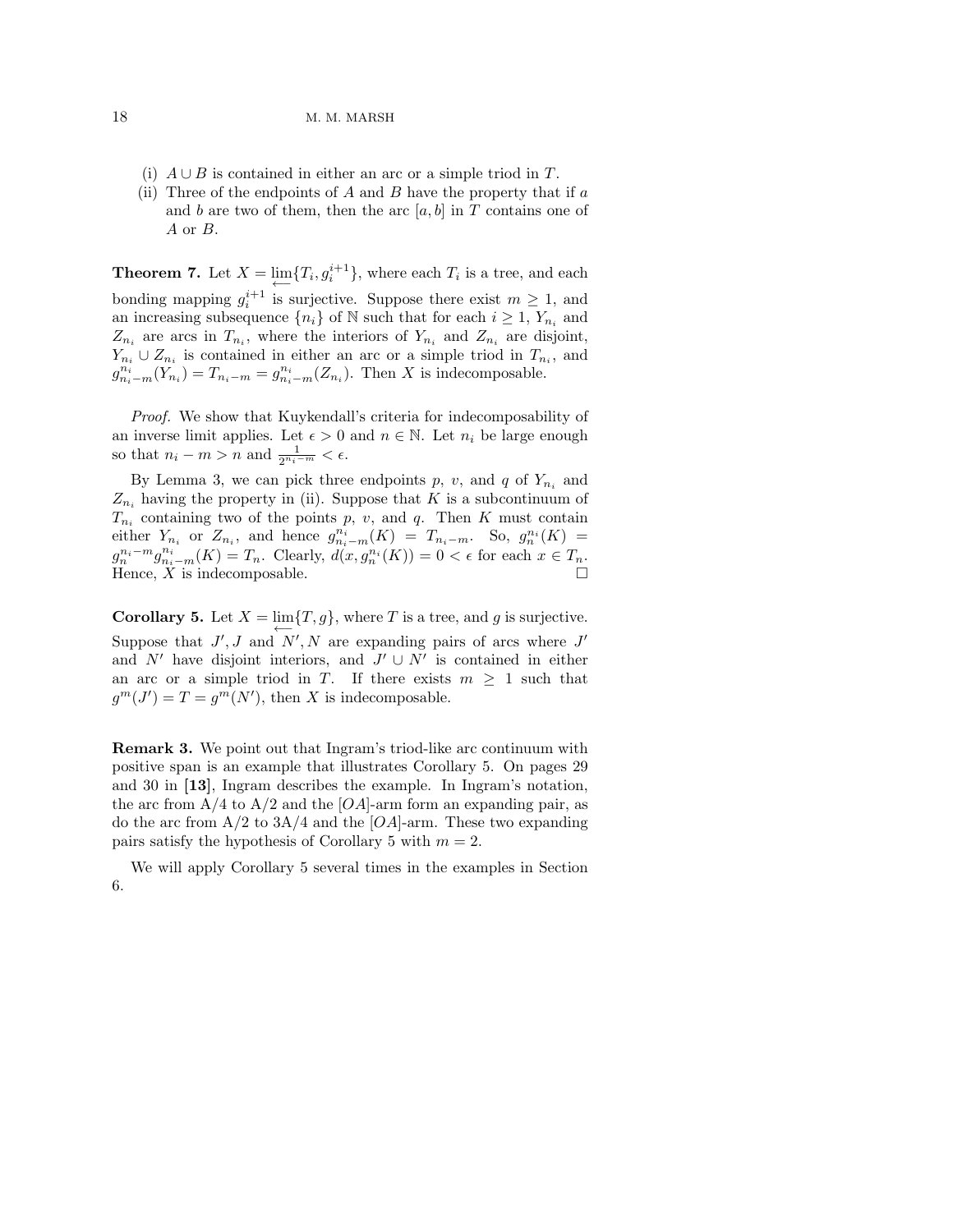5. Retractably arclike continua and their proper subcontinua. In this section, we shift our focus to arclike continua. We investigate, in this setting, what may be considered the converse of our investigation thus far. That is, given a continuum  $X$  that is retractably arclike onto a nested sequence of arcs, we are interested in what structural properties of  $X$ , other than the equivalences given in Theorem 4, can be deduced.

Given a nested sequence of arcs  $\{L_n\}$ , we observe that for  $m \geq$ 1,  $\bigcup_{n\geq 1} L_n = \bigcup_{n\geq m} L_n$ . Hence, for convenience and simplicity of notation, throughout this section we let  $\bigcup L_n$  denote  $\bigcup_{n\geq 1} L_n$  for a nested sequence of arcs. For a continuum X and a point  $\overline{p} \in X$ , the *composant of p* in X is the union of all proper subcontinua of X that contain p. A topological ray in X is a uniquely arcwise connected subset R of X for which there exists a one-to-one mapping from  $[0, \infty)$  onto R. A topological line in  $X$  is a uniquely arcwise connected subset  $L$  of X for which there exists a one-to-one mapping from  $\mathbb R$  onto  $L$ .

Suppose X is arclike,  $x \in X$ , and  $\{M_i\}$  is a sequence of arcs in X, each member of which contains  $x$ . Since  $X$  is hereditarily unicoherent and atriodic, we note that  $\bigcup M_i$  is either an arc, a topological ray, or a topological line. So, for  $\bigcup M_i$ , we choose an order  $\lt$  on  $\bigcup M_i$ , induced by the order on R, and we use standard interval and ray notation for subcontinua of  $\bigcup M_i$ .

**Observation 7.** If  $X$  is retractably arclike onto a sequence of arcs  ${L_n}$ , then  $\bigcup L_n = X$ .

*Proof.* By definition, for each  $n \geq 1$ , there is a retraction  $r_n: X \to Y$  $L_n$ , and the sequence  $\{r_n\}$  converges uniformly to id:  $X \to X$ . The observation follows.  $\Box$ 

**Lemma 4.** If the continuum X is retractably arclike at a point  $x$  in  $X$ , then  $X$  is retractably arclike onto a nested sequence of arcs, each member of which contains  $x$ .

*Proof.* Let  $\{L_n\}$  and  $\{r_n: X \to L_n\}$  be given as in the definition. We assume that  $X$  is not an arc, since arcs trivially satisfy the conclusion.

Suppose there exists  $m \geq 1$  such that  $L_m \not\subset L_n$  for  $n \geq m$ . If there is no such  $m$ , then clearly we can pick a nested subsequence of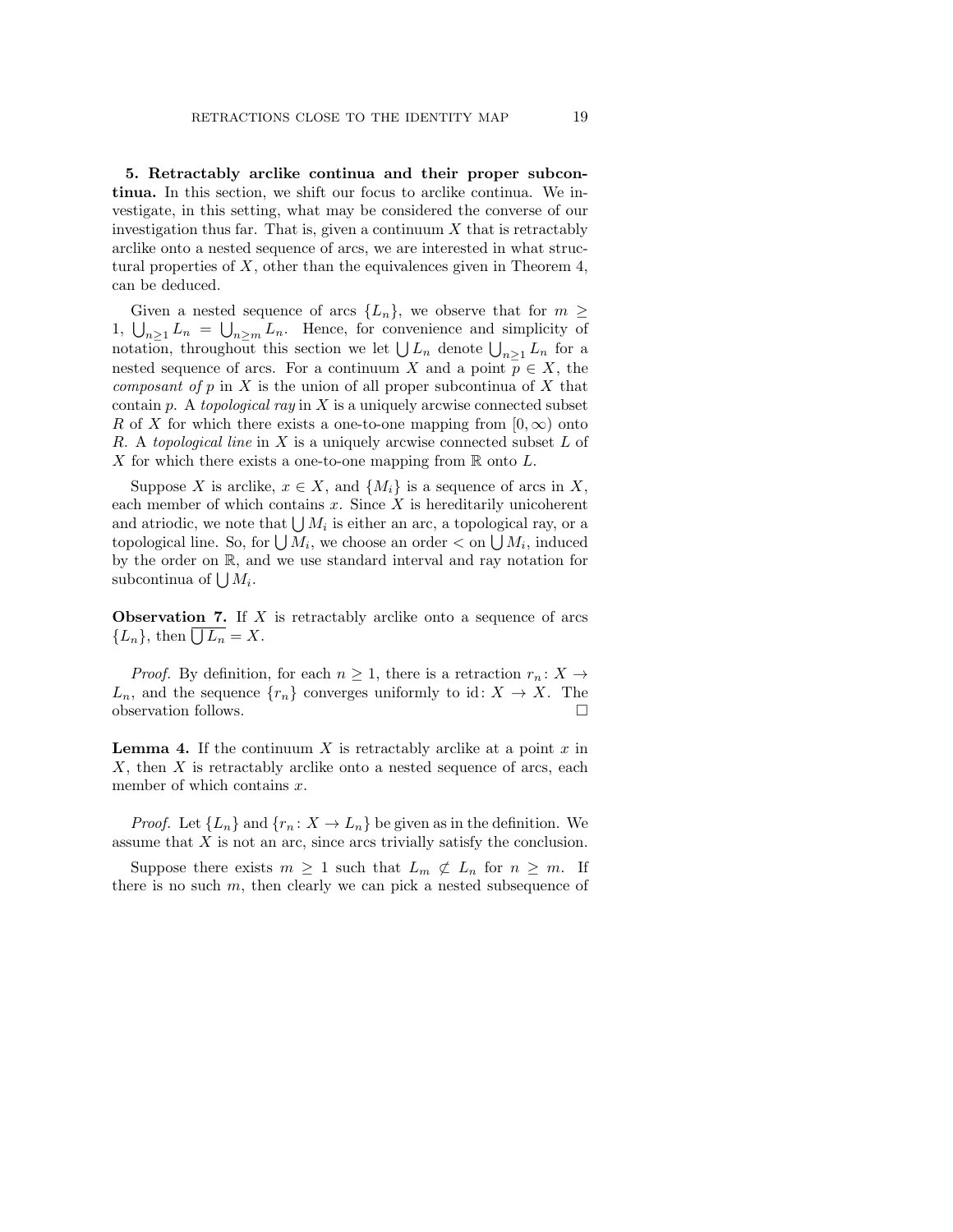${L_n}$  having the desired properties. We let  $L_m = [a, b]$ , with  $a < b$  in the induced order on  $\bigcup L_n$ . For  $n > m$ , one of a or b is not in  $L_n$ . So, one of a or b, say a, is not in infinitely many of the  $L_n$ 's. Since for any subsequence  $\{L_{n_i}\}$ , the sequence of retractions  $\{r_{n_i}\}$  converges uniformly to id, we have, by Observation 7, that  $\bigcup L_{n_i} = X$ , in which case it follows that  $\bigcup L_{n_i}$  is a topological ray with endpoint a. Hence, we assume, without loss of generality, that  $a \notin L_n$  for all  $n > m$ , and that  $\bigcup_{n>m} L_n$  is a topological ray with endpoint a.

We pick  $n_1 > m$  so that  $L_{n_1} \cap (X \setminus [a, b]) \neq \emptyset$ . By hypothesis,  $x \in L_{n_1}$ . Let  $L_{n_1} = [a_1, b_1]$ . We have that  $a < a_1 < x < b < b_1$ . We claim that there exists  $n_2 > n_1$  such that  $L_{n_1}$  is a subset of the interior of  $L_{n_2}$ . Since  $\bigcup_{n>m} L_n \neq [a, b_1]$ , there exists  $j > n_1$  such that  $L_j$  contains a point  $y > b_1$ . If for all such  $L_j$ ,  $a_1 \notin L_j$ , then as we saw above  $\bigcup_{n\geq j} L_n$  would be a topological ray with endpoint  $a_1$ , and thus  $a \notin X$ , a contradiction. So, there must be an integer  $n_2 > n_1$  as claimed. Now, it is clear that we can choose a nested sequence  $\{L_{n_i}\}$ of  $\{L_n\}$  so that X is retractably arclike onto  $\{L_{n_i}\}.$  $\}$ .

**Observation 8.** If  $X$  is retractably arclike onto a sequence of arcs  $\{L_n\}, N$  is a subcontinuum of X, and  $q \in \bigcup L_n \setminus N$ , then there exists an integer m such that  $q \notin r_n(N)$  for all  $n \geq m$ .

*Proof.* Suppose there is no such m. Note that  $d(q, N) > 0$ . Pick n large enough so that  $d(r_n, id) < d(q, N)$ , and so that  $q \in r_n(N)$ . Let  $u \in N$  such that  $r_n(u) = q$ . We get that  $d(q, u) = d(r_n(u), u)$  $d(q, N)$ , which is a contradiction.

**Theorem 8.** Suppose  $X$  is retractably arclike onto a nested sequence of arcs  $\{L_n\}$ . If  $y \in X \setminus \bigcup L_n$ , and K is a proper subcontinuum containing y, then either  $K \cap (\bigcup L_n)$  is empty, or  $K \cap (\bigcup L_n)$  is a topological ray not equal to  $\bigcup L_n$ . Furthermore,  $K = K \cap (\bigcup L_n)$ .

*Proof.* By definition, for each  $n \geq 1$ , there is a retraction  $r_n: X \to Y$  $L_n$  with the sequence  $\{r_n\}$  converging uniformly to id:  $X \to X$ . Suppose  $K \cap (\bigcup L_n) \neq \emptyset$ . If  $\bigcup L_n \subset K$ , then by Observation 7,  $X = \bigcup L_n = \overline{K} = K$ . So, K is not a proper subcontinuum, contradicting our assumption. Let  $x \in (\bigcup L_n) \setminus K$ .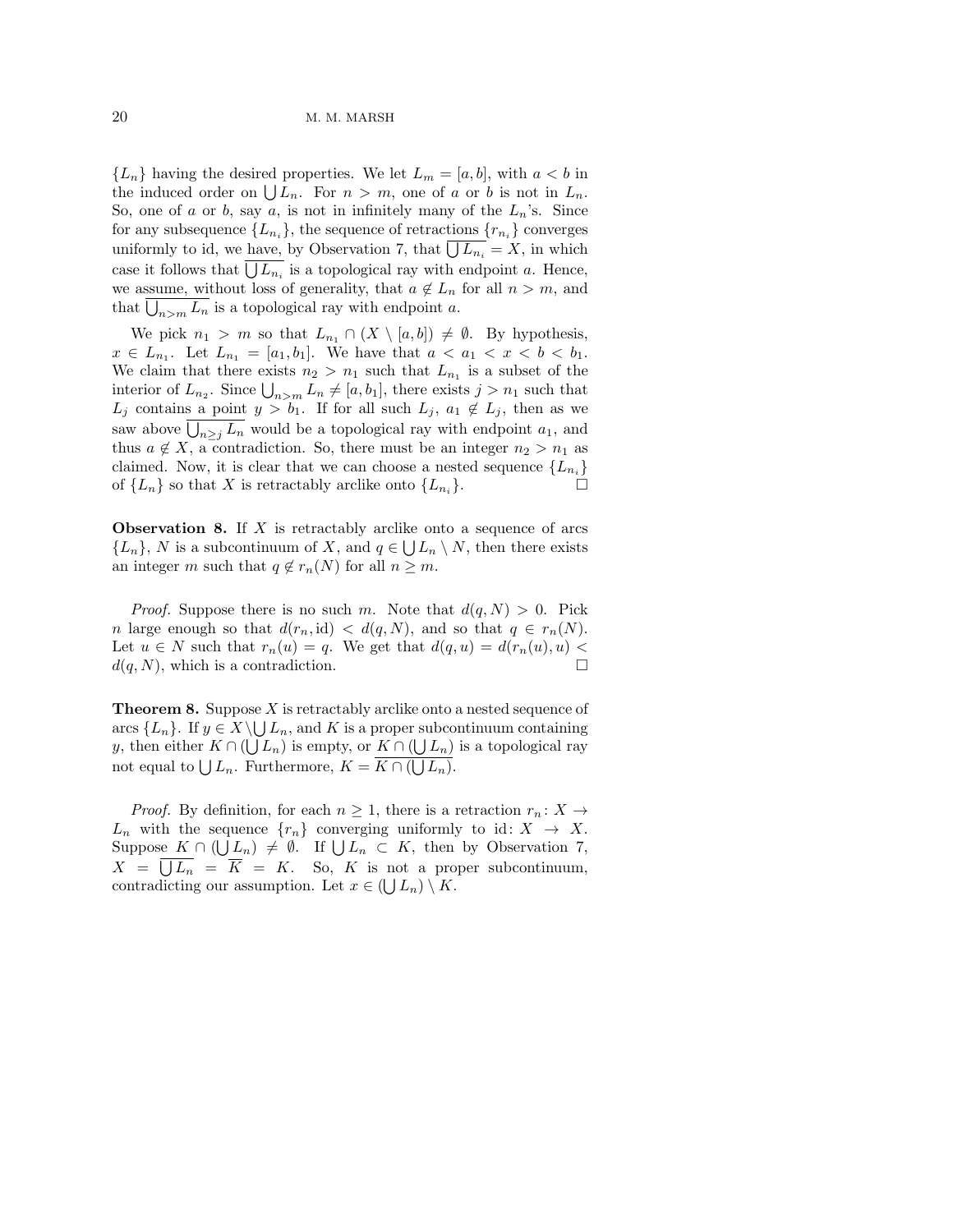Suppose that  $[a, b]$  is an arc in  $\bigcup L_n$  containing a point p with  $a, b \in K$  and  $p \notin K$ . Then  $K \cup [a, b]$  is not unicoherent, which is a contradiction. So, whenever two points of  $\bigcup L_n$  belong to K, the arc in  $\bigcup L_n$  between them is a subset of K. Hence, we may choose a linear order  $\langle$  on  $\bigcup L_n$  where  $x \langle w = \text{glb}(K \cap (\bigcup L_n)).$ 

Suppose  $z \geq w$  and the possibly degenerate arc  $[w, z] = K \cap (\bigcup L_n)$ . Then for some  $j \geq 1$ ,  $[x, z] \subset L_j$ , and  $K \cap L_j = [w, z]$ . We note that z is an endpoint of  $L_n$  for all  $n \geq j$ , for otherwise, for some  $n \geq j$ ,  $K \cup L_n$  would be a triod in X. By Observation 8, there exists an integer m such that  $x \notin r_n(K)$  for all  $n \geq m$ . So, for  $n > \max\{j, m\}$ ,  $r_n(K) \subset (x, z]$ . Pick  $n > \max\{j, m\}$  so that  $d(r_n, id) < d(y, [x, z])$ . But then we have that  $d(y, r_n(y)) < d(y, [x, z])$  with  $r_n(y) \in (x, z]$ , which is a contradiction. It follows that for all  $t > w$ , the arc  $[w, t] \subset K$ . We write  $K \cap (\bigcup L_n) = [w, \infty)$ .

It remains to show that  $K = \overline{(w, \infty)}$ . The right-to-left inclusion is clear. By Observation 8, for large  $n, r_n(K) \subset (x, \infty)$ . Since  $\{r_n\}$ converges uniformly to the identity mapping on  $X$ , it follows that each point of K not in  $[w, \infty)$  is a limit point of  $[w, \infty)$ . So, the left-to-right inclusion holds, and the equality is established.  $\Box$ 

**Theorem 9.** Suppose  $X$  is retractably arclike onto a nested sequence of arcs  $\{L_n\}, y \in X \setminus \bigcup L_n$ , and K is a proper subcontinuum containing y that meets  $\bigcup L_n$ . By Theorem 8, we may assume that  $K \cap (\bigcup L_n) =$  $[w, \infty)$  for some  $w \in \bigcup L_n$ , and that  $K = [w, \infty)$ . Let  $x \in \bigcup L_n \setminus [w, \infty)$ , [x, w] be the unique arc in  $\bigcup L_n$  from x to w, and  $K' = \bigcap_{t \geq w} \overline{[t, \infty)}$ . Then we have the following.

- (1) If N is a subcontinuum of  $X \setminus [x, w]$  that contains y, then  $N \subset K$ . Hence, X is not retractably arclike at y.
- (2) Either K is the compactification of  $[w, \infty)$  with remainder K', or K' is indecomposable and  $K = [w, v] \cup K'$  for some  $v \geq w$ in  $\bigcup L_n$ .

*Proof.* We let  $\{r_n: X \to L_n\}$  be the sequence of retractions given by the definition.

(1) Suppose  $N \not\subset K$ . Let  $z \in N \setminus K$ . Since  $[w, \infty) \subset \bigcup L_n$ , by Observation 8, we can pick an integer m such that for  $n \geq m$ ,  $x \notin r_n(K)$ , and  $L_n \cap [w, \infty) \neq \emptyset$ . For  $n \geq m$ ,  $r_n|_{[w, \infty) \cap L_n} = id$ , and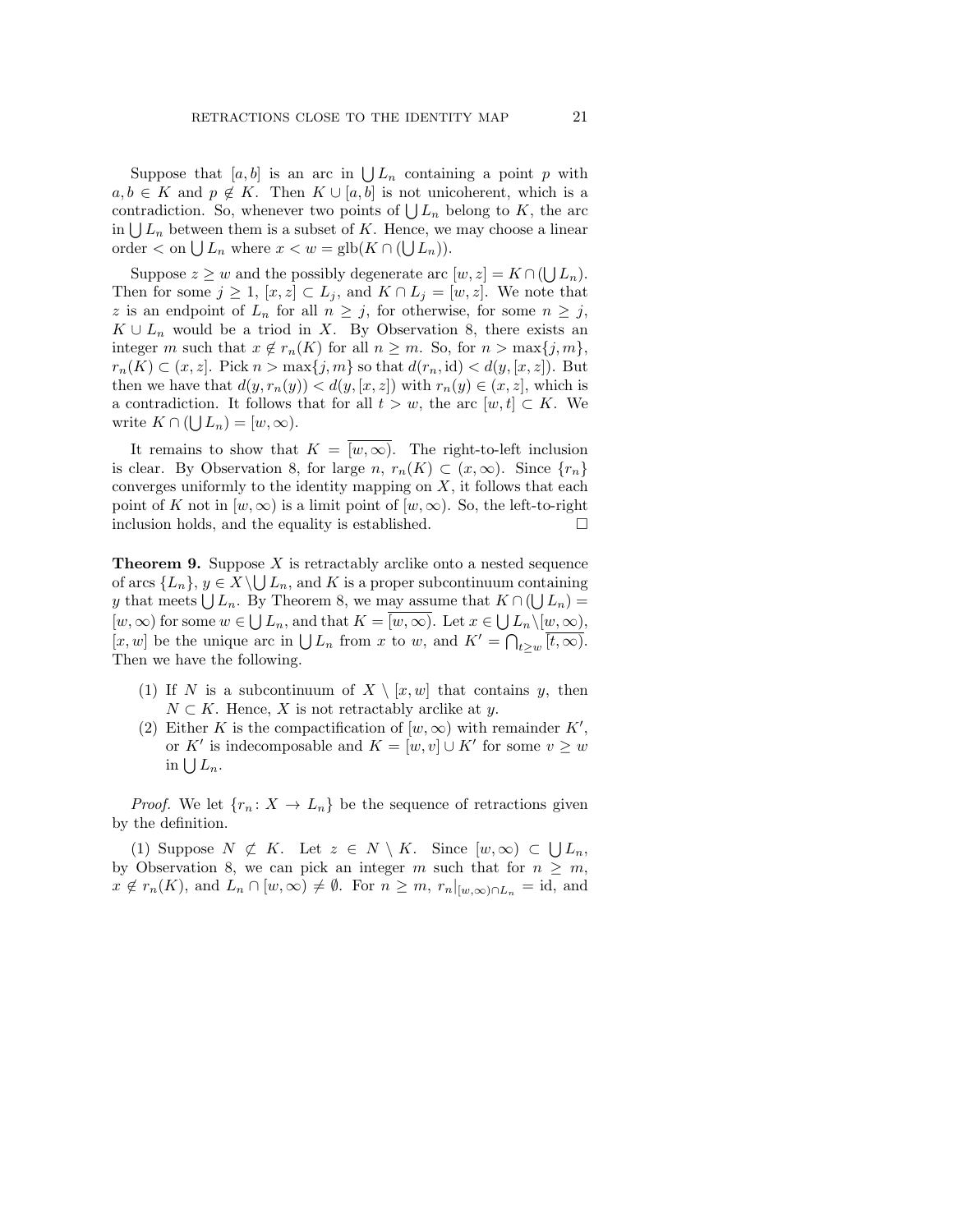$[w,\infty) \cap L_n \subset K$ ; so, it follows that  $r_n(K) \subset (x,\infty)$ . Now choose  $n \geq m$  such that  $d(r_n, id) < \min(d(x, K \cup N), d(z, K \cup [x, w]).$  It follows that  $r_n(z) \notin K \cup [x, w]$ . So,  $r_n(z) \in (-\infty, x)$ . Since  $y \in N \cap K$ ,  $r_n(y) \in (x,\infty)$ . We have that  $x \in r_n(N)$ . Let  $u \in N$  such that  $r_n(u) = x$ . So,  $u \in K \cup N$ , and  $d(u, r_n(u)) = d(u, x) < d(x, K \cup N)$ , which is a contradiction.

Now suppose that  $N$  is an arc containing  $y$ . By Theorem 8,  $N \cap [x, w] = \emptyset$ . So,  $N \subset K$ . Hence, X is not retractably arclike at y.

(2) We note that  $K'$ , defined in the hypothesis, is a nonempty subcontinuum of  $K = \overline{[w, \infty)}$ . We consider two cases.

Case 1. Suppose  $K' \cap (\bigcup L_n) = \emptyset$ . Then  $K' \cap [w, \infty) = \emptyset$ , and it follows that  $K = K' \cup [w, \infty)$  is a compactification of  $[w, \infty)$  with remainder  $K'$ .

Case 2. Suppose  $K' \cap (\bigcup L_n) \neq \emptyset$ . Then by Theorem 8,  $K' \cap (\bigcup L_n) =$  $[v, \infty)$  for some  $v \geq w$ , and  $\overline{(v, \infty)} = K' = \bigcap_{t \geq v} \overline{(t, \infty)}$ . It follows that  $\overline{(t,\infty)} = K'$  for each  $t \geq v$ . Hence, by Theorem 8, if a subcontinuum N of K' meets  $[v, \infty)$  and its complement in K', then  $N = K'$ . We have that each proper subcontinuum of K' is either a subset of  $[v, \infty)$  or a subset of  $K' \setminus [v, \infty)$ .

Suppose that N is a proper subcontinuum of K' lying in  $[v, \infty)$ . Then N is an arc, say  $N = [a, b]$ . For  $t > b$ ,  $N \subset [t, \infty)$ . So,  $N$  has empty interior. Suppose that  $N$  is a proper subcontinuum of  $K' \setminus [v, \infty)$ . From the previous paragraph, we have that  $K' = [v, \infty)$ . So, again  $N$  has empty interior. It follows that  $K'$  is indecomposable and  $K = [w, v] \cup K'.$ .

**Theorem 10.** Suppose  $X$  is retractably arclike onto a nested sequence of arcs  $\{L_n\}$ , and X is also retractably arclike at a point not in  $\bigcup L_n$ . Then  $X$  is indecomposable.

*Proof.* Let  $\{r_n: X \to L_n\}$  be the sequence of retractions given by the definition. By assumption and Lemma 4, there is also a second nested sequence of arcs  $\{J_n\}$  containing a point not in  $\bigcup L_n$ , and a sequence of retractions  $\{\rho_n: X \to J_n\}$  with the sequence  $\{\rho_n\}$  converging uniformly to id:  $X \to X$ . By Observation 7, we have that  $\bigcup L_n = X = \bigcup J_n$ . It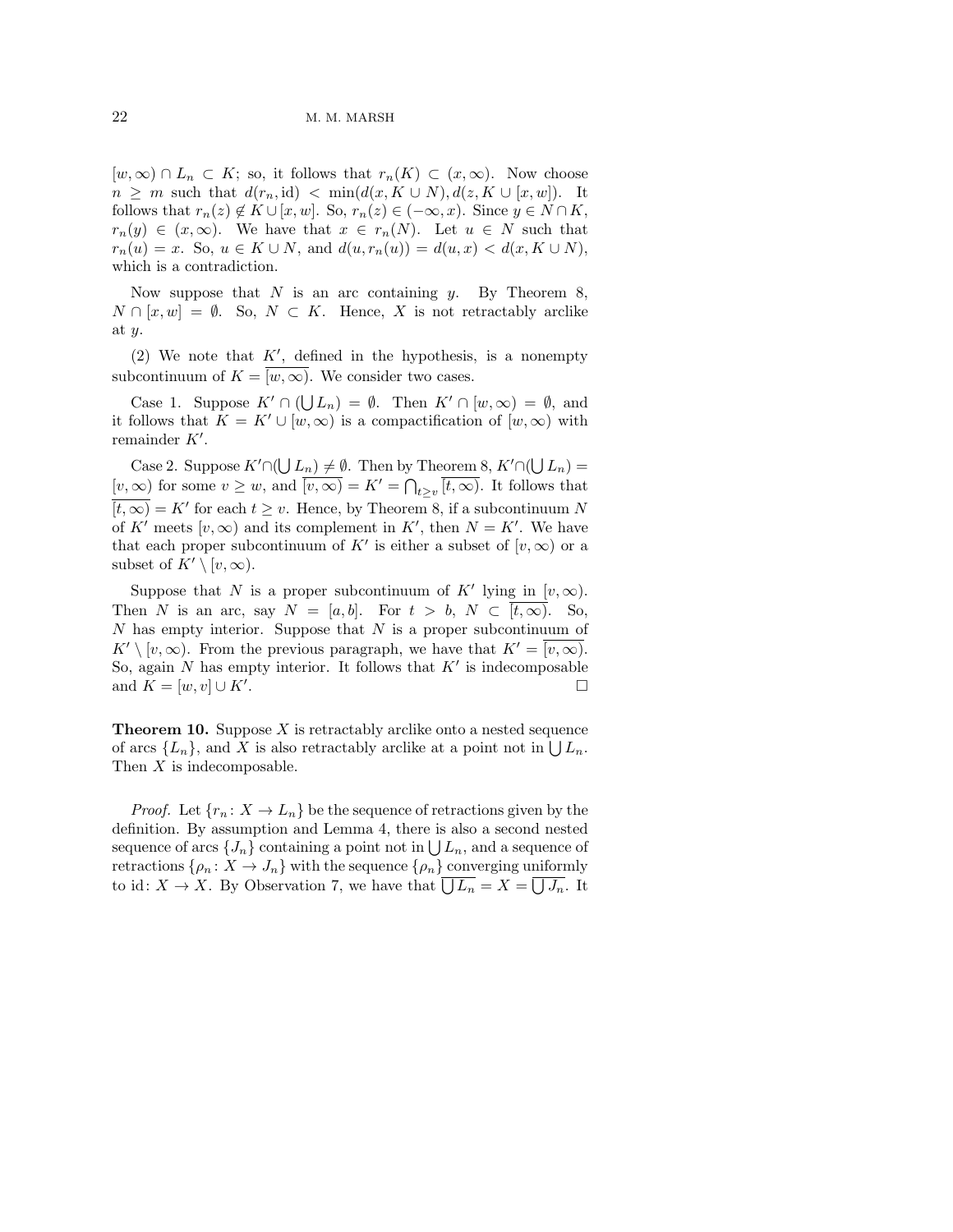follows from Theorem 8 that  $(\bigcup L_n) \cap (\bigcup J_n) = \emptyset$ .

Suppose X is decomposable. Let  $X = H \cup K$ , where H and K are proper subcontinua of  $X$ . Since  $H$  is a proper subcontinuum of X, we have that  $\bigcup L_n \not\subset H$ . Similarly,  $\bigcup L_n \not\subset K$ . We have analogous statements for  $\bigcup J_n$ . It follows that  $H \not\subset \bigcup L_n$ , for otherwise,  $\bigcup J_n \subset K$ . Similarly,  $H \not\subset \bigcup J_n$ , and analogous statements hold for K. Hence, we have that each of H and K meet each of  $\bigcup L_n$  and  $\bigcup J_n$ .

By Theorem 8, H intersects  $\bigcup L_n$  in a ray  $[w, \infty)$  for some  $w \in \bigcup L_n$ . Since  $\bigcup L_n \subset H \cup K$ , it follows that  $(-\infty, w] \subset K$ . So, there exists a point  $v \geq w$  in  $\bigcup L_n$  such that  $K \cap \bigcup L_n = (-\infty, v]$ , and  $H \cap K \cap \bigcup L_n =$  $[w, v]$ . Similarly, and without loss of generality, we can choose an order on  $\bigcup J_n$  so that  $H \cap \bigcup J_n = [w', \infty), K \cap \bigcup J_n = (-\infty, v'],$  and  $w' \leq v'$ in  $\bigcup J_n$ . So,  $H \cap K \cap \bigcup J_n = [w', v']$ . By unicoherence,  $H \cap K$  is a proper subcontinuum of X that meets both  $\bigcup L_n$  and its complement. This is a contradiction to Theorem 8 since  $H \cap K$  meets  $\bigcup L_n$  in an  $\Box$  arc.

We recall from the first paragraph of the paper that a continuum  $X$ is an arc continuum if every proper subcontinuum of  $X$  is an arc.

**Corollary 6.** If X is everywhere retractably arclike, then X is either an arc, or an indecomposable arc continuum.

*Proof.* Let K be a proper subcontinuum of X. Let  $x \in K$ . Since  $X$  is retractably arclike at  $x$ ,  $X$  is retractably arclike onto a nested sequence of arcs  $\{L_n\}$ , each member of which contains x. So, K meets  $\bigcup L_n$ . Suppose K meets the complement of  $\bigcup L_n$ . Let  $y \in K \setminus \bigcup L_n$ . By Theorem 9(1),  $X$  is not retractably arclike at  $y$ , contradicting our hypothesis. So,  $K \subset \bigcup L_n$ . Hence, K is an arc.

So,  $X$  is an arc continuum, and it follows that either  $X$  is an arc or  $X$  is indecomposable.

We note, from Remark 1, that  $\Sigma$  is an indecomposable arc continuum that is nowhere retractably arclike. So, the converse of Corollary 6 does not hold in general.

Question 1. Is every indecomposable arclike, arc continuum everywhere retractably arclike?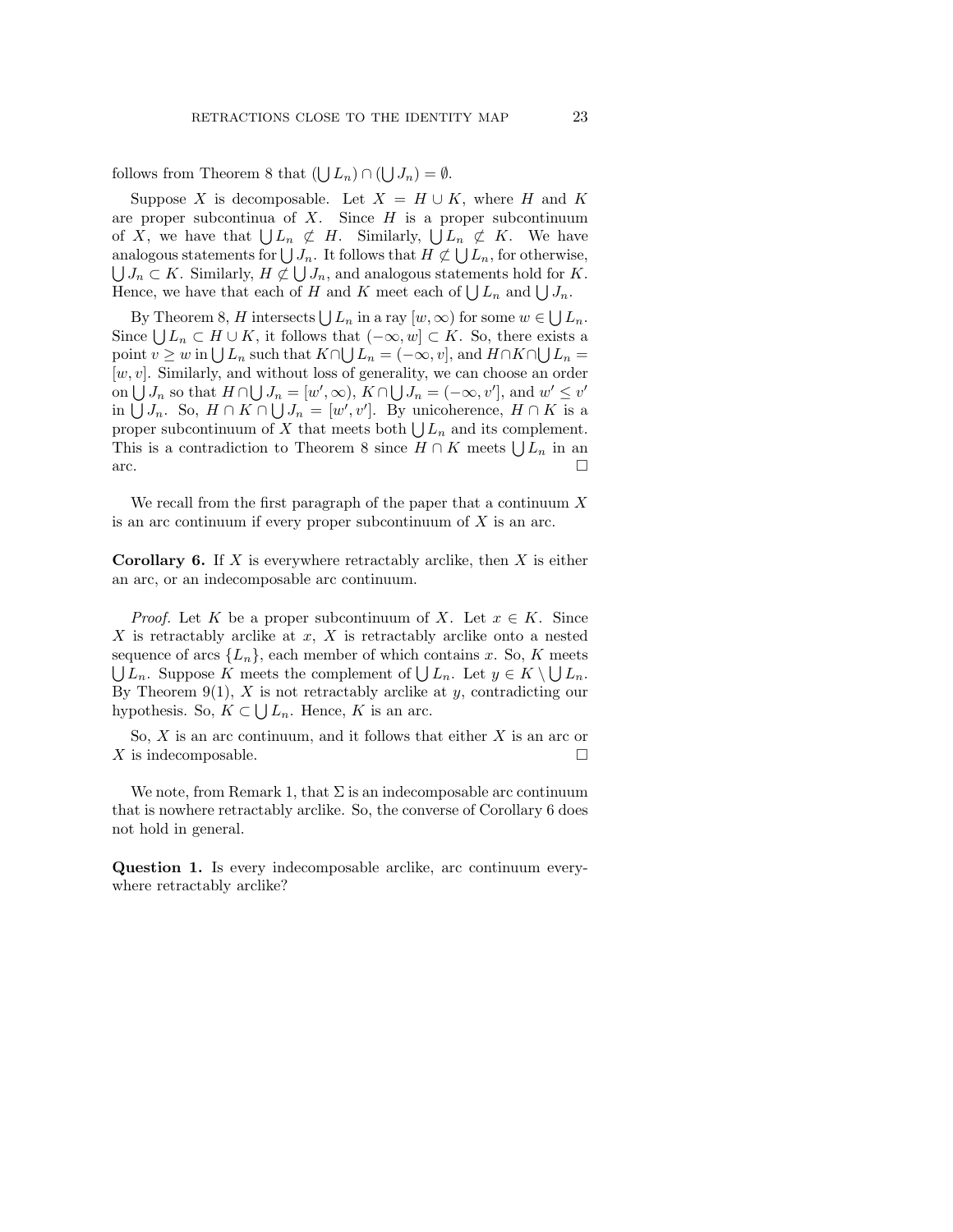Example 2 illustrates that although a continuum  $X$  that is retractably arclike onto two distinct nested sequences of arcs is indecomposable, X must be everywhere retractably arclike to ensure that X is an arc continuum.

**Example 2.** We modify the Horseshoe continuum  $X$  of Example 1 so that it becomes retractably arclike everywhere except at points in the composant that contains an endpoint, and that composant will contain a topologist's  $\sin(1/x)$ -curve. So, the resulting continuum is not an arc continuum.

It should be intuitively clear that this construction can be done, but for the interested reader, we offer more detail. Let  $R$  be the composant of X that has an endpoint q. Let  $x \in R \setminus \{q\}$ . Let U be an open set contianing x such that  $q \notin \overline{U}$ , and U is homeomorphic to the product of a Cantor set C and the open segment  $(0,1)$ . So,  $\overline{U} \stackrel{T}{\approx} C \times [0,1]$ . Let p be the endpoint of  $R \cap \overline{U}$  that separates q from x in R. Now, we replace the arc  $\{p\} \times [0,1]$  with a continuum L that contains a  $\sin(1/x)$ -curve with limit interval, and has endpoints  $(p, 0)$  and  $(p, 1)$ . All other arcs  $\{t\} \times [0,1]$ , for  $t \in C \setminus \{p\}$ , remain arcs, but "limit" to" L in such a way that if  $d(t, p) < \epsilon$ , then there exists a retraction  $f: L\cup (\{t\}\times [0, 1]) \to \{t\}\times [0, 1]$ , where the endpoints of L are mapped to the endpoints of  $\{t\} \times [0,1]$ , and  $d(x, f(x)) < \epsilon$  for  $x \in L$ . For exact details of how to accomplish this construction, see Section 3 in [11]. Specifically, we are replacing  $\overline{U}$  with the  $S_p$ -mbox (or the  $-S_p$ mbox) described in that reference. Let  $\hat{X}$  be the continuum that results from this replacement for  $\overline{U}$ . Since X is everywhere retractably arclike (recall Corollary 2 and the remark after its proof), it follows that  $\overline{X}$ is retractably arclike at each point  $x \in \hat{X}$  that is not in the "new composant" R that contains q. However, by Theorems 8 and 9(1), X is not retractably arclike at points in  $\hat{R}$ . Also,  $\hat{X}$  is not an arc continuum.

We end this section by showing that inverse limits on  $[0, 1]$  with a single bonding mapping chosen from a certain family of unimodal maps on [0, 1] are everywhere retractably arclike onto a nested sequence of arcs. The family of mappings in Theorem 11 are contained in the larger family of mappings on  $[0, 1]$  considered, in detail, by Ingram and Mahavier in [15]. Ingram summarizes properties of this family of mappings in  $[13, \text{ pages } 45 \& 46]$ , although he does not discuss which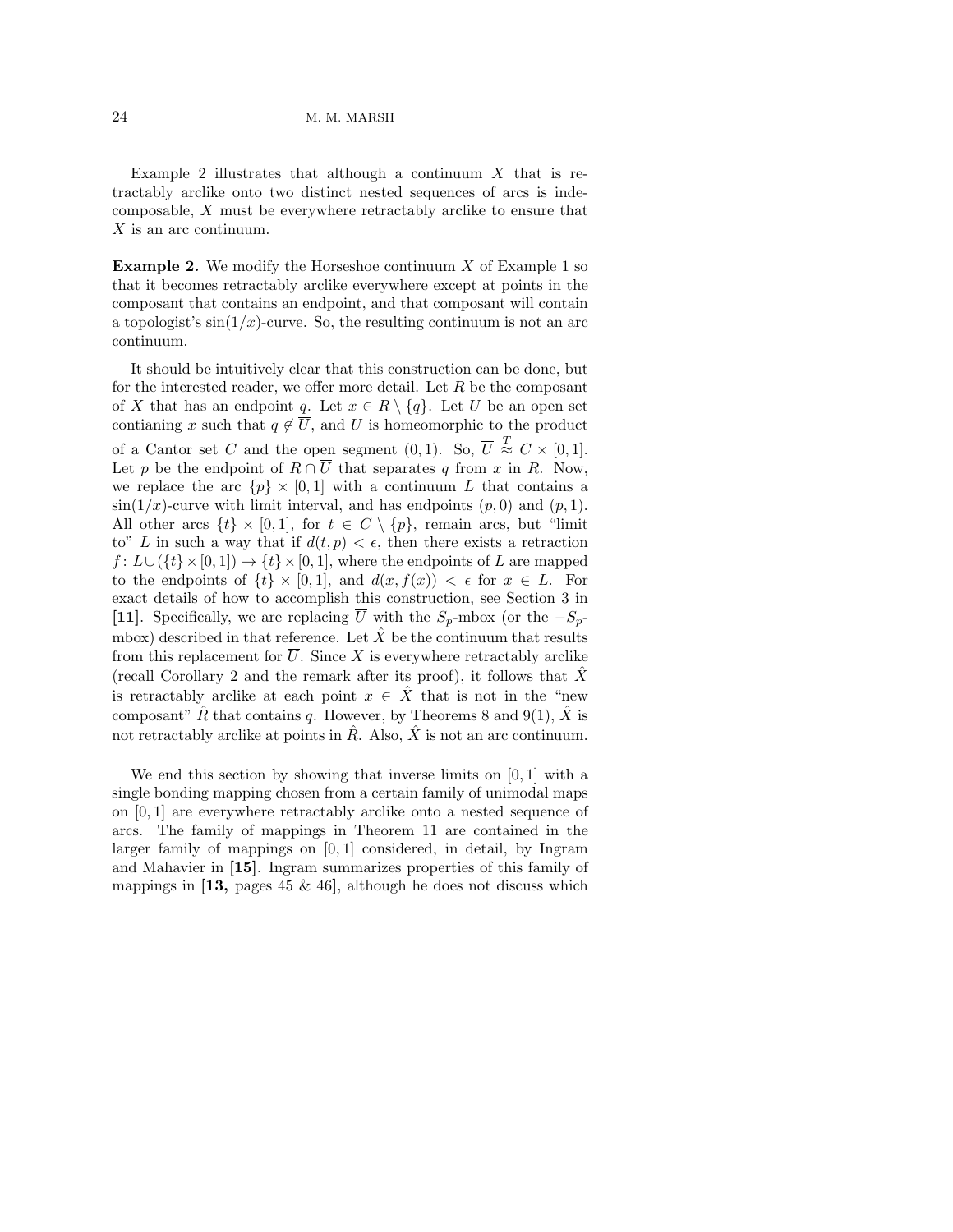members admit retractions to arcs that are close to the identity. The two pictured examples on page 37, and the examples discussed in the Remark at the bottom of page 37 in [13], are included in the family in Theorem 11 below. To the author's knowledge, heretofore it was not known that continua satisfying the conditions of Theorem 11 are everywhere retractably arclike, or even that the familiar three endpoint indecomposable arclike continuum is everywhere retractably arclike.

**Theorem 11.** Let  $0 < v_1 < v_2 < \ldots < v_n < 1$ . Let  $g: [0,1] \to [0,1]$ be the piecewise linear, unimodal map whose graph contains the points  $(0, v_1), (v_n, 1), \text{ and } (1, 0) \text{ with } g^i(0) = v_i, \text{ for } 1 \leq i \leq n. \text{ Then}$  $X = \lim_{\longleftarrow} \{ [0,1], g \}$  is everywhere retractably arclike onto a nested sequence of arcs.

*Proof.* We prove the result for  $n = 1$  and  $n = 2$ . Thereafter, the result will be clear.

For  $n = 1$ , we let  $v_1 = v$  for simplicity of notation. We have that  $g(0) = v, g(v) = 1$ , and  $g(1) = 0$ . We note that

- (a)  $([v, 1], [0, 1])$  is a surjective expanding pair,
- (b)  $[0, v]$  is homeomorphically covered by  $[v, 1]$ ,
- (c) [v, 1] is homeomorphically covered by both  $[0, v]$  and  $[v, 1]$ , and (d)  $g^{-1}([0, v)) \subset [v, 1].$

Let  $x = (x_1, x_2, ...) \in X$ . We define an hc-sequence containing the coordinates of x. Each term of the sequence will be either  $[0, v]$  or  $[v, 1]$ . Furthermore,  $[v, 1]$  will occur at least once in every two terms of the constructed sequence.

Suppose  $x_1 \in [0, v)$ . Let  $Y_1 = [0, v]$ , and note that by (d),  $Y_2$  must be chosen to be  $[v, 1]$  in this case.

Suppose  $x_1 \in [v, 1]$ . Let  $Y_1 = [v, 1]$ . If  $x_2 \in [0, v)$ , let  $Y_2 = [0, v]$ , and if  $x_2 \in [v, 1]$ , let  $Y_2 = [v, 1]$ .

We may, for  $n \geq 3$ , continue the same procedure for choosing  $Y_n$ so that it is one of  $[0, v]$  or  $[v, 1]$  and contains  $x_n$ . Clearly, by this procedure,  $[v, 1]$  will occur at least once in every two terms of the constructed sequence.

It follows that  ${Y_n}$  is an hc-sequence with the properties claimed. It follows from properties (a) through  $(d)$ , and Corollary 1 that X is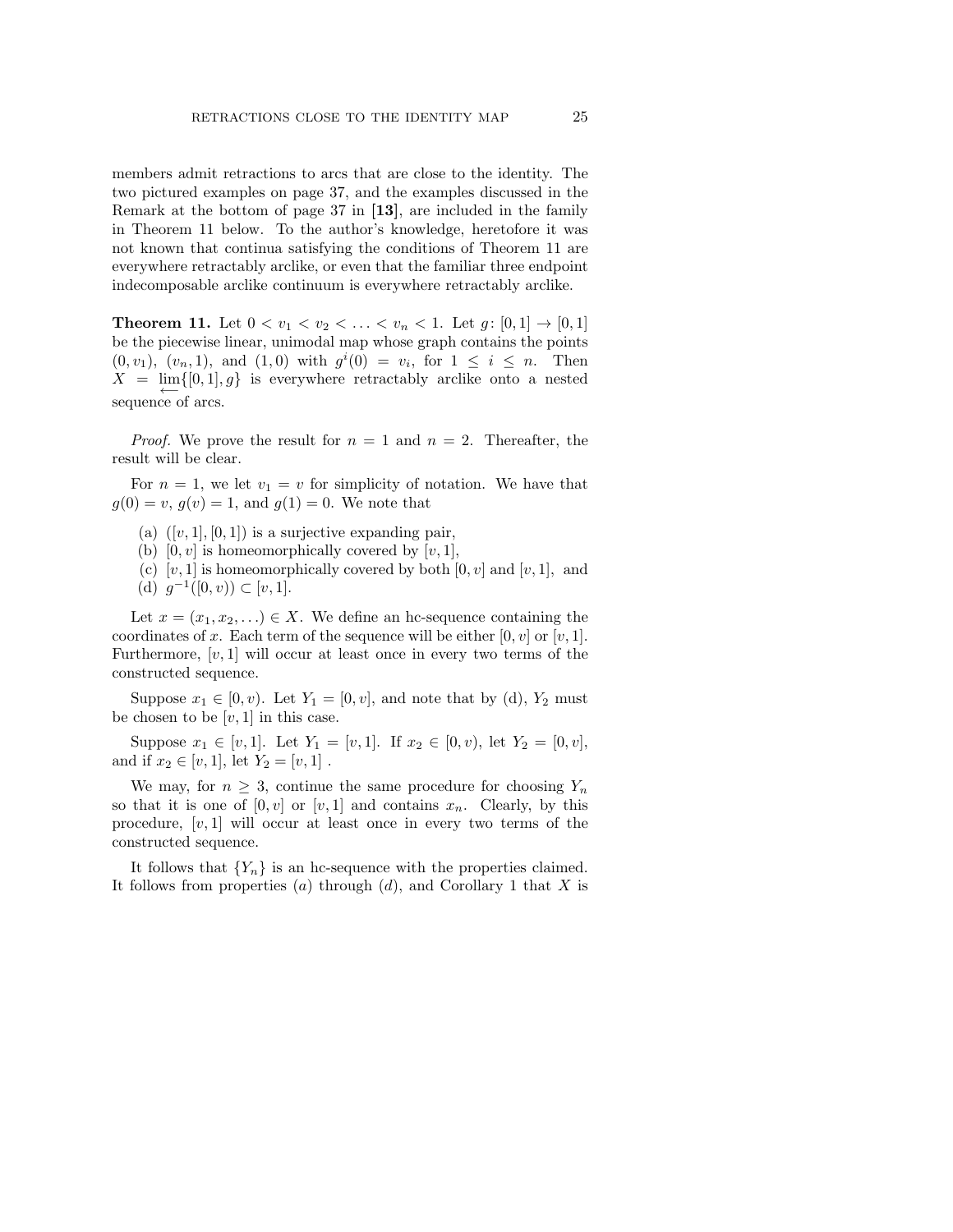retractably arclike onto a nested sequence of arcs containing  $x$ . The proof for  $n = 1$  is complete.

For  $n = 2$ , we have that  $g(0) = v_1, g(v_1) = v_2, g(v_2) = 1$ , and  $q(1) = 0$ . We note that

- (a)  $([v_2, 1], [0, 1])$  is a surjective expanding pair,
- (b)  $[v_1, v_2]$  is homeomorphically covered by  $[0, v_1]$ ,
- (c)  $[v_2, 1]$  is homeomorphically covered by  $[v_1, v_2]$ , and
- (d)  $g^{-1}([0, v_1)) \subset [v_2, 1].$

Let  $x = (x_1, x_2, ...) \in X$ . We define an hc-sequence containing the coordinates of x. Each term of the sequence will be either  $[0, v_1]$ ,  $[v_1, v_2]$  or  $[v_2, 1]$ . Furthermore,  $[v_2, 1]$  will occur in every three terms of the constructed sequence.

Suppose  $x_1 \in [0, v_1)$ . Let  $Y_1 = [0, v_1]$ , and  $Y_2 = [v_2, 1]$ .

Suppose  $x_1 \in [v_1, v_2]$ . Let  $Y_1 = [v_1, v_2]$ . If  $x_2 \in [0, v_1)$ , let  $Y_2 = [0, v_1]$ , and if  $x_2 \in [v_2, 1]$ , let  $Y_2 = [v_2, 1]$ .

Suppose  $x_1 \in [v_2, 1]$ . Let  $Y_1 = [v_2, 1]$ . If  $x_2 \in [v_1, v_2)$ , let  $Y_2 = [v_1, v_2]$ , and if  $x_2 \in [v_2, 1]$ , let  $Y_2 = [v_2, 1]$ .

We may, for  $n \geq 3$ , continue the same procedure for choosing  $Y_n$ .

To see that  $[v_2, 1]$  occurs in every three terms of the constructed sequence, suppose for some  $n \geq 1$ ,  $Y_n = [0, v_1]$  or  $Y_n = [v_1, v_2]$ . If  $Y_n = [0, v_1]$ , then by our chosing procedure,  $x_n < v_1$ , so  $Y_{n+1} = [v_2, 1]$ . So, we assume that  $Y_n = [v_1, v_2]$ . Again, by our procedure, it follows that  $v_1 \leq x_n < v_2$ , and either  $Y_{n+1} = [v_2, 1]$ , or  $0 \leq x_{n+1} < v_1$ , in which case  $Y_{n+1} = [0, v_1]$ , and  $Y_{n+2}$  must be  $[v_2, 1]$ .

We have that  ${Y_n}$  is an hc-sequence with the properties claimed. It follows as in the first case that  $X$  is retractably arclike onto a nested sequence of arcs containing x.  $\Box$ 

6. More examples. In this section, we provide examples, some of which are standard, well known continua, that illustrate the utilility of theorems and techniques developed herein. They show how certain structural properties of inverse limits and their subcontinua can be ascertained by readily observable properties of the bonding mappings in the inverse sequence.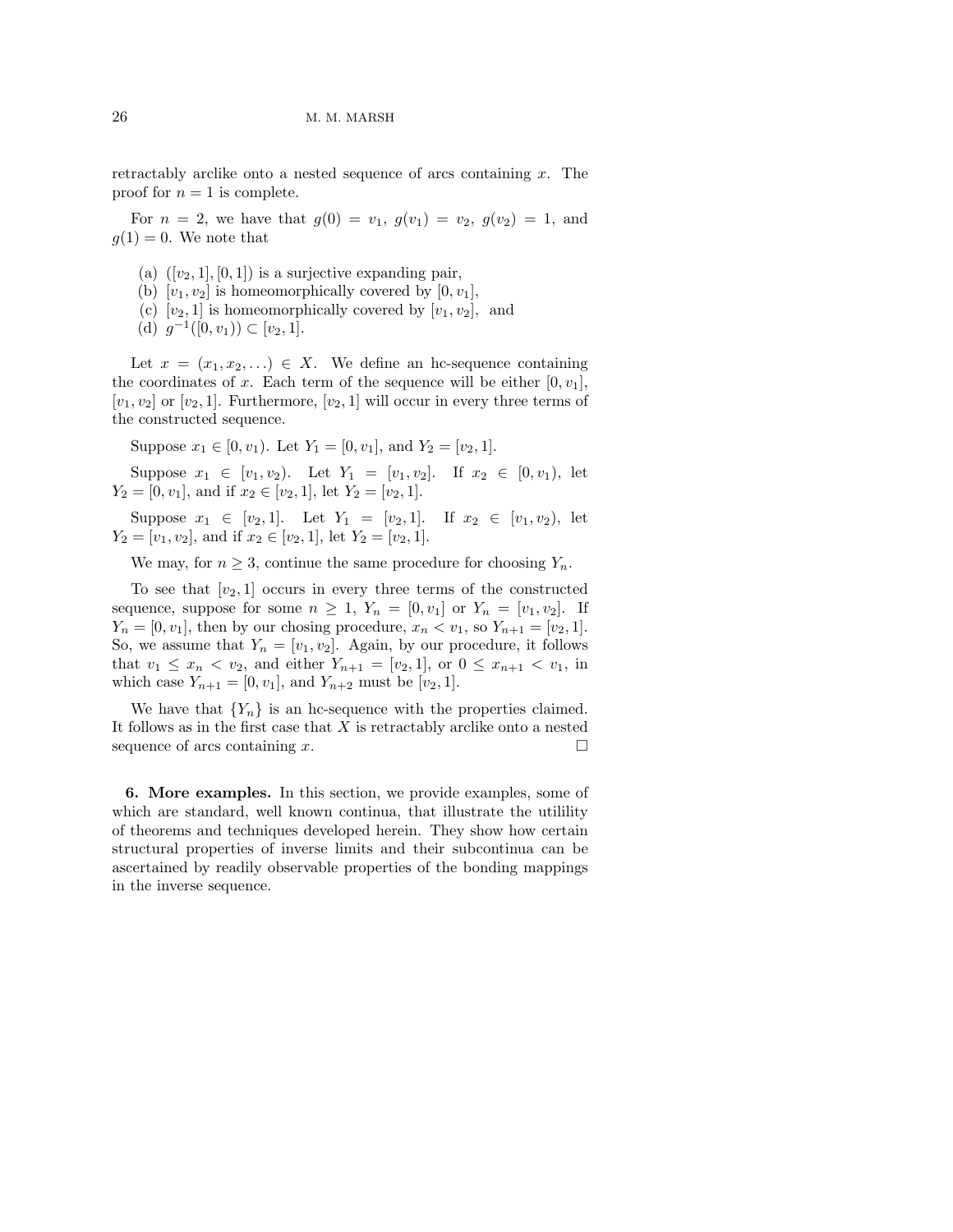In the first three examples, we revisit examples from [23], [21] and [22] to see how theorems in this paper give alternative ways to quickly establish the fixed point property for the inverse limits considered, and to observe some other properties of these continua. It will aid the reader to have a copy of the three references, which give definitions, details, and figures.

Example 3. In [23, Theorem 4.1], it is shown that the inverse limit X of an inverse sequence on the 2-sphere  $S^2$  with a single bonding map g is retractably disk-like onto a nested sequence of disks; see the proof of Theorem 4.1 beginning with the definition of  $r$ , or the first sentence after the proof. The bonding map  $g$ , which is defined in the first few lines of §4 in [23], is a 2-to-1 covering map on the longitudinal circles of  $S<sup>2</sup>$  with the south pole as its fixed point. The proof uses the idea of Theorem 6(4), although the theorem is not explicitly stated there. It is observed in [23] that the bottom quarter of  $S<sup>2</sup>$  and the southern hemisphere form an expanding pair. From there, the nested sequence of disks in X is generated by this expanding pair, and for  $\epsilon > 0$  it is shown that there is a retraction  $r$  of  $S^2$  onto the southern hemisphere such that  $d(g(x), gr(x)) < \epsilon$  for each  $x \in S^2$ . So, Theorem 6(4) applies. As a consequence of being retractably disk-like, X has the fixed point property (recall Theorem 3).

It is of interest to note that  $X$  can also be represented as an inverse limit on the projective plane with a single essential (not homotopic to a constant) bonding map.

**Example 4.** Let  $X$  be the inverse limit of the inverse sequence on a simple triod with alternating bonding mappings  $b_1$  and  $b_2$  as defined on page 141 in [21]. See Figure 1 for a diagram of  $b_1$  and  $b_2$ ; the smaller labeled edges are the images of the associated edges. We adopt the same notation used in [21], and additionally, we let  $[s, t]_i = \{(r, \theta) \in L_i \mid s \le r \le t\}$  for  $i = 0, 2, 4$ . Let  $N' = [0, \frac{1}{3}]_0 \cup L_2 \cup L_4$ . We note that  $(N',T)$  is a surjective expanding pair of simple triods for each of  $b_1$  and  $b_2$ . So, the constant sequence  $\{N'\}\$ is a surjective hcsequence in the inverse sequence. It follows from Corollary 1 that  $X$  is retractably simple-triod-like onto the nested sequence of simple triods in X generated by  $\{N'\}$ . So, by Theorem 3, X has the fixed point property.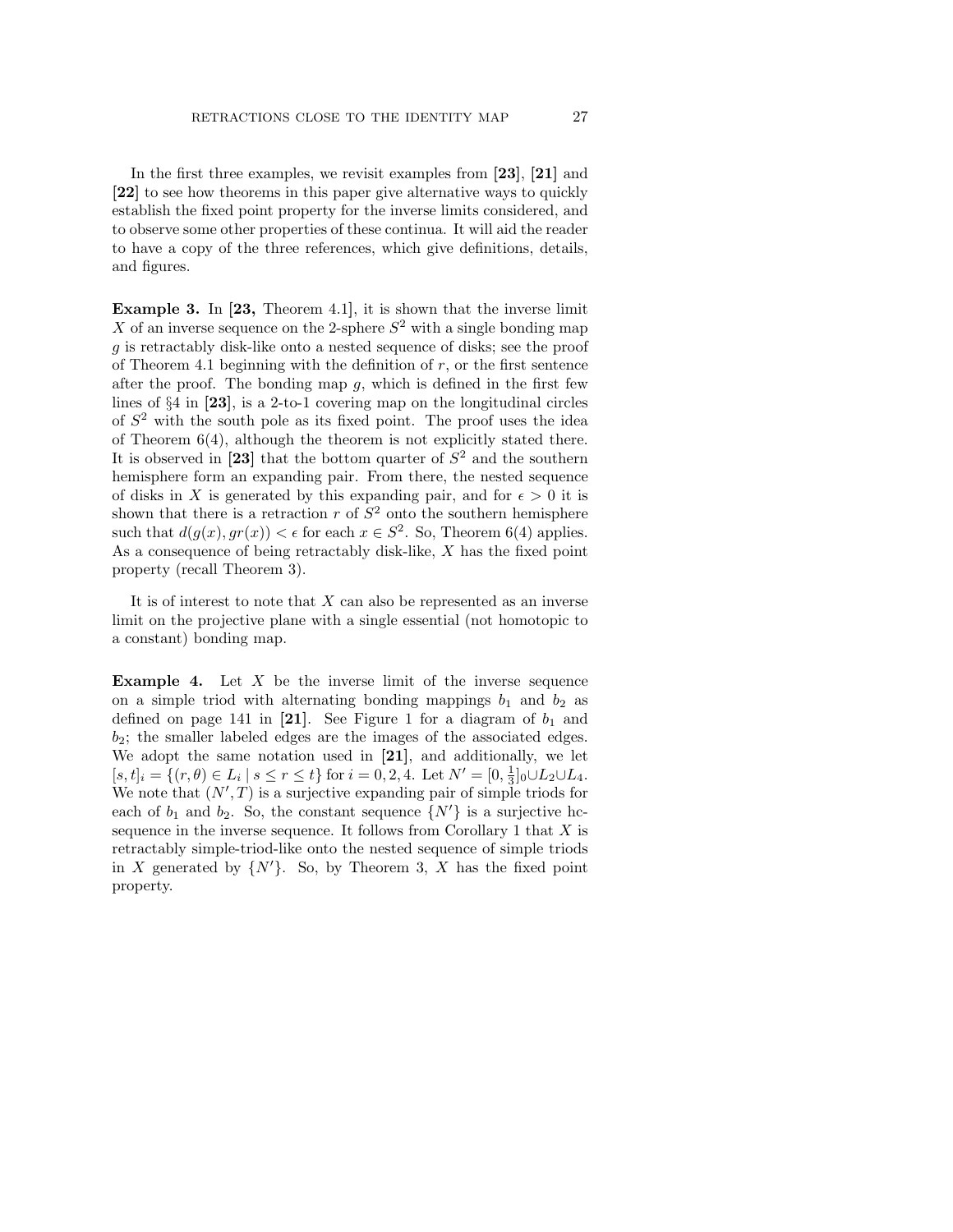We further note that  $([0, \frac{1}{3}]_0, L_0)$  and  $([\frac{1}{3}, \frac{2}{3}]_0, L_0)$  are expanding pairs of arcs for each of  $b_1$  and  $b_2$ , and that  $b_1b_2b_1([0, \frac{1}{3}]_0) = T$  and  $b_1b_2b_1([\frac{1}{3}, \frac{2}{3}]_0) = T$ . Also,  $[0, \frac{1}{3}]_0 \cup [\frac{1}{3}, \frac{2}{3}]_0$  is contained in an arc. So, for each even  $n \geq 4$ , three compositions of the bonding mappings applied to the arcs  $[0, \frac{1}{3}]_0$  and  $[\frac{1}{3}, \frac{2}{3}]_0$  give T. Hence, by Theorem 7, X is indecomposable.



Figure 1. Schematic indications of the alternating bonding maps  $b_1$  and  $b_2$  in the inverse limit in Example 4.

**Example 5.** Let  $X$  and  $Y$  be, respectively, the inverse limits defined in Examples 1 and 2 in  $[22]$ . In both examples, the simple triod  $T$ is defined analogously as in [21]. So, we use notation as we did in Example 4. See Figure 2 for a diagram of the single bonding maps used in each of the two inverse limits  $X$  and  $Y$ ; the smaller labeled edges are the images of the associated edges.

In the first example, let  $N' = [0, \frac{1}{3}]_0 \cup [0, \frac{1}{3}]_2 \cup L_4$ , and observe that  $(N',T)$  is a surjective expanding pair. Also, the constant sequences  $\{[0, \frac{1}{3}]_2\}$  and  $\{[\frac{1}{3}, \frac{2}{3}]_2\}$  are hc-sequences with  $b^3([0, \frac{1}{3}]_2) = T =$  $b^3([\frac{1}{3}, \frac{2}{3}]_2)$ . So, a similar analysis as in Example 4, gives us that X is indecomposable, retractably simple-triod-like, and has the fixed point property.

In the second example of [22], we have the same triod, but a different bonding mapping b. We note that letting  $N' = [\frac{1}{2}, 1]_2$ ,  $(N', L_0 \cup L_2)$  is an expanding pair of arcs with  $b^2([\frac{1}{2}, 1]_2) = T$ . So, by Theorem 6(2)(a), the union of the nested sequence of arcs in  $Y$  generated by the constant sequence  $\{N'\}\$ is dense in X. But, since  $\{N'\}\$ is not a surjective hc-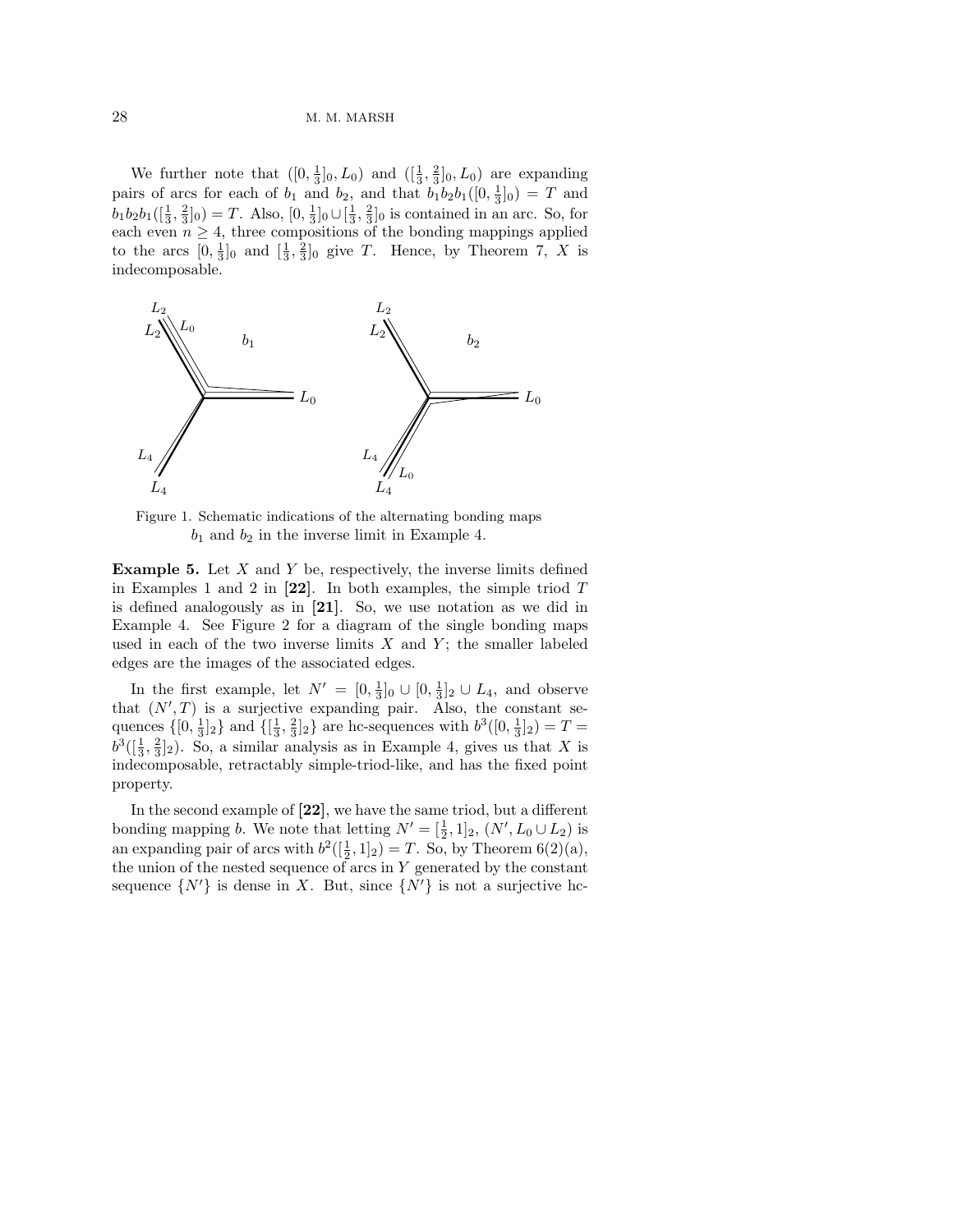sequence, which in fact it cannot be since  $N'$  is an arc and T is a triod, we do not know that  $X$  is retractably arclike. Nevertheless, we define the retraction  $\rho: T \to L_0 \cup L_2$  by letting  $\rho(r, \frac{4}{3}\pi) = (\frac{1}{4}r, 0)$  for points  $(r, \frac{4}{3}\pi) \in L_4$ , and observe that  $b \circ \rho = b$ . Hence, it follows from Theorem  $6(4)$ , that, in fact, Y is retractably arclike onto the nested sequence of arcs mentioned above. For the two constant sequences generated by the two expanding pairs  $(N', L_0 \cup L_2)$  and  $([\frac{1}{4}, \frac{1}{2}]_2, L_2)$ , we have that  $b<sup>3</sup>$  applied to the first member of each expanding pair gives T. So, as we have seen, this implies that  $Y$  is indecomposable.

One can readily get a representation of  $Y$  as an inverse limit on arcs by determining the composition mapping  $g: L_0 \cup L_2 \to L_0 \cup L_2$  defined by  $g = \rho \circ b|_{L_0 \cup L_2}$ . That the two inverse limit representations of Y give homeomorphic continua follows from Theorem 2.1.38 in [19]. Similar analyses can be considered for certain proper subcontinua of  $Y$ , e.g. the subcontinua  $\lim_{\longleftarrow}$ {L<sub>0</sub> ∪ L<sub>4</sub>, g|<sub>L<sub>0</sub>∪L<sub>4</sub></sub>} and  $\lim_{\longleftarrow}$ {L<sub>0</sub> ∪ [0,  $\frac{1}{3}$ ]  $\frac{1}{3}]_2, g|_{L_0\cup[0,\frac{1}{3}]_2}\}.$ 



Figure 2. Schematic indications of the bonding map b in the two inverse limits in Example 5.

Example 6. In Remark 1, we commented on the dyadic solenoid  $\Sigma = \lim_{\longleftarrow} \{S^1, s\},\$  where s is the 2-to-1 covering mapping on  $S^1$ . Let A be the arc in  $S^1$  with endpoints  $(0, -1)$  and  $(0, 1)$  and containing  $(1,0)$ . Let  $p: S^1 \to S^1$  be reflection across the x-axis. We consider  $X = \lim_{\longleftarrow} \{S^1, g\}$ , where g is the 2-to-1 mapping on  $S^1$  such that  $g = s$ on the arc A, and  $g = p \circ s$  on  $S^1 \setminus A$ . Now, letting A' be the subarc of A with endpoints  $(\frac{\sqrt{2}}{2}, -\frac{\sqrt{2}}{2})$  and  $(\frac{\sqrt{2}}{2}, \frac{\sqrt{2}}{2})$ , we note that  $(A', A)$  is an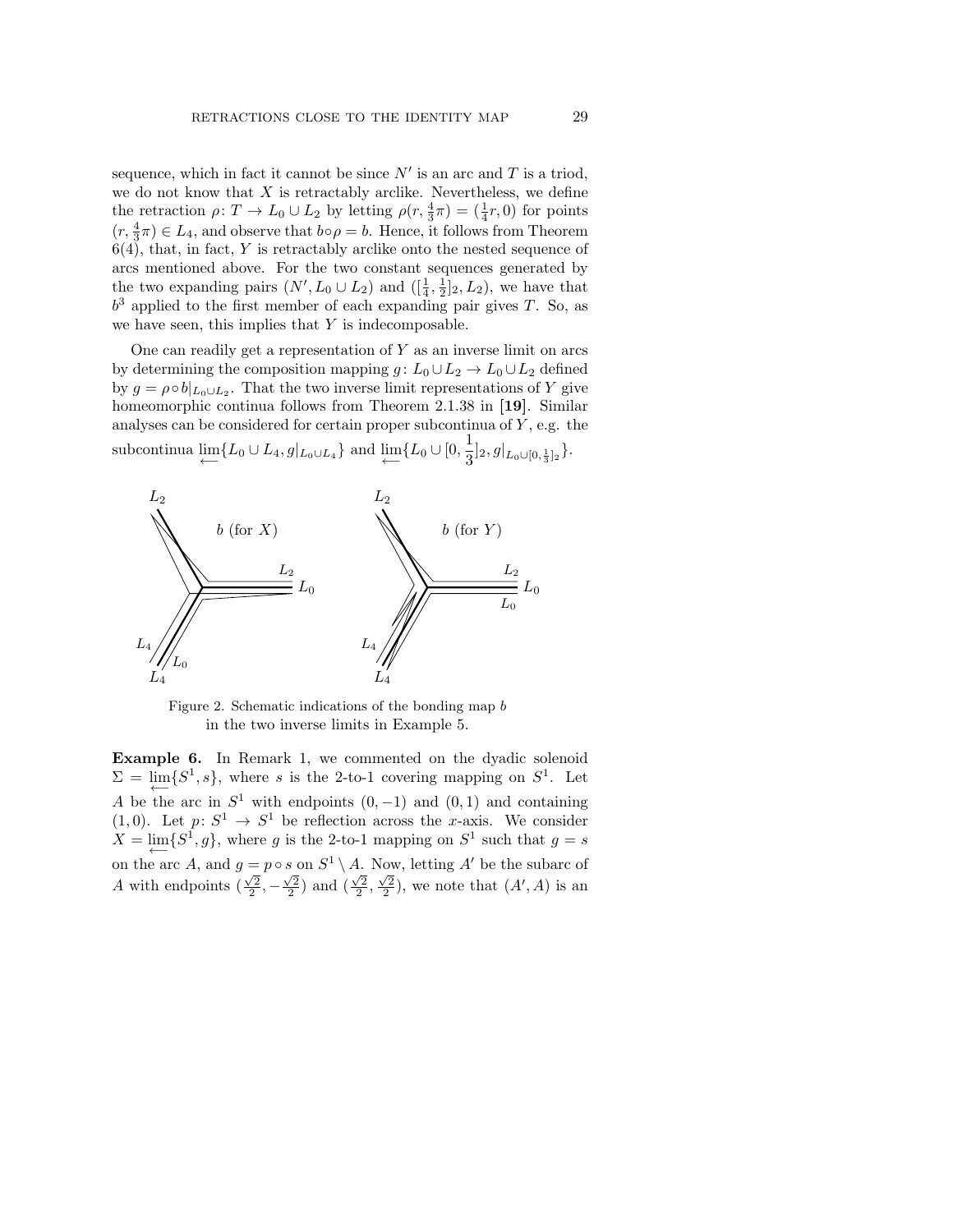expanding pair with  $g^2(A') = S^1$ . So, the constant hc-sequence  $\{A'\}$ generates a nested sequence  $\{L_n\}$  of arcs with  $\bigcup_{n\geq 1} L_n = X$ . If we let  $r: S^1 \to A$  be the retraction that reflects the left side of  $S^1$  across the y-axis onto A, we see that  $g \circ r = g$ . So, in fact, by Theorem 6(4), X is retractably arclike at each point of  $\bigcup_{n\geq 1} L_n$ .

As in the second example of Example 5,  $X \stackrel{T}{\approx} \varprojlim \{A, f\}$ , where  $f = r \circ g|_A$ . The graph of f is given in Figure 3, where it is easy to see that  $X$  is the union of two "tent map" Horseshoe continua (recall Example 1) with a common endpoint.



## **REFERENCES**

1. R.D. Anderson and G. Choquet, A plane continuum no two of whose nondegenerate subcontinua are homeomorphic: an application of inverse limits, Proc. Amer. Math. Soc. 10(1959), 347–353.

2. M. Barge, H. Bruin, S. Štimac, The Ingram Conjecture, Geom. Topology 16(2012), 2481–2516.

3. M. Barge and W.T. Ingram, Inverse limits on [0, 1] using logistic bonding maps, Topology and Its Appl. 72(1996), 159–172.

4. K. Brucks and H. Bruin, Subcontinua of inverse limit spaces of unimodal maps, Fund. Math. 160(1999), 219–246.

5. H. Bruin, Asymptotic arc-components of unimodal inverse limit spaces, Topology and Its Appl. 152(2005), 182–200.

6. J.H. Case and R.E. Chamberlin, Characterization of tree-like continua, Pacific J. Math. 10(1960), #1, 73–84.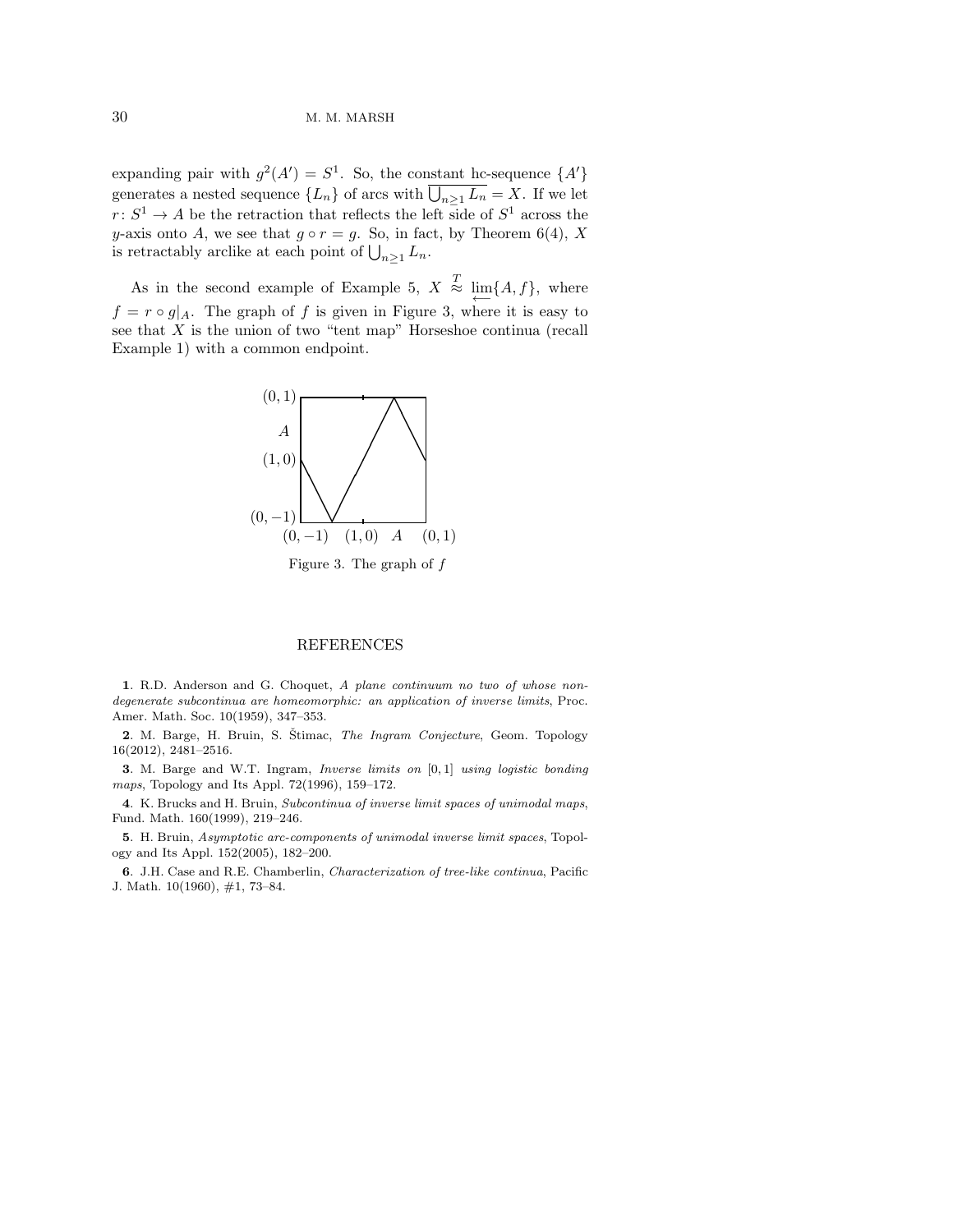7. H. Cook, Continua which admit only the identity mapping onto non-degenerate subcontinua, Fund. Math. 60(1967), 241–249.

8. C.A. Eberhart and J.B. Fugate, Approximating continua from within, Fund. Math. 72(1971), 223–231.

9. J.B. Fugate, Small retractions of smooth dendroids onto trees, Fund. Math. 71(1971), #3, 255–262.

10. B. Hamilton, Asymptotic arc-components in inverse limits of dendrites, Thesis (Ph.D.), Baylor Univ. 2011. 59pp. ISBN: 978-1124-85124-2.

11. C.L. Hagopian and M.M. Marsh, Non-additivity of the fixed point property for tree-like continua, Fund. Math. 231(2015), 113–137.

12. W.T. Ingram, An atriodic tree-like continuum with positive span, Fund. Math. 77(1972), 99–107.

13.  $\frac{1}{2000}$ , Inverse Limits (2000). Aportaciones Matemáticas 15, Sociedad Matemática Mexicana.

14.  $\_\_\_\_\_\$ n. Periodicity and indecomposability, Proc. Amer. Math. Soc. 123(1995), #6, 1907–1916.

15. W.T. Ingram and W.S. Mahavier, Interesting dynamics and inverse limits in a family of one-dimensional maps, Amer. Math. Monthly 111(2004), #3, 198–215.

16. J. Krasinkiewicz and Piotr Minc, Approximations of continua from within, Bull. Acad. Polon. Sci. Ser. Sci. Math. Astronom. Phys. 25(1977), #3, 283–289.

17. K. Kuratowski, Topology Volume II, Academic Press, New York and London, 1968.

18. D.P. Kuykendall, Irreducibility and indecomposability in inverse limits, Fund. Math. 80(1973), 265–270.

19. S. Macías, Topics on Continua, Chapman and Hall/CRC, Boca Raton, FL, 2005.

20. H. Mańka, Locally connected curves admit small retractions onto graphs, Houston J. Math. 38(2012), 643–651.

21. M.M. Marsh, A fixed point theorem for inverse limits of fans, Proc. Amer. Math. Soc. 91(1984), #1, 139–142.

22.  $\_\_\_\_\$ , A fixed point theorem for inverse limits of n-ods, Topology and Its Appl. 24(186), 213–216.

23. \_\_\_\_, Inverse limits of projective spaces and the fixed point property, Houston J. Math. 36(2010), 945–957.

24. Some structure theorems for inverse limits with set-valued functions, Topology Proceedings 42(2013), 237–258.

25. M.M. Marsh and J.R. Prajs, Internally K-like spaces and internal inverse limits, Topology and Its Appl. 164(2014), 235–241.

26. *Internal inverse limits and retractions*, Rocky Mountain J. of Math. 45(2015), #4, 1209–1223.

27. V. Martinez-de-la-Vega, The property RNT on dendroids, Glas. Mat. Ser. III 37(57)(2002), #2, 375–382.